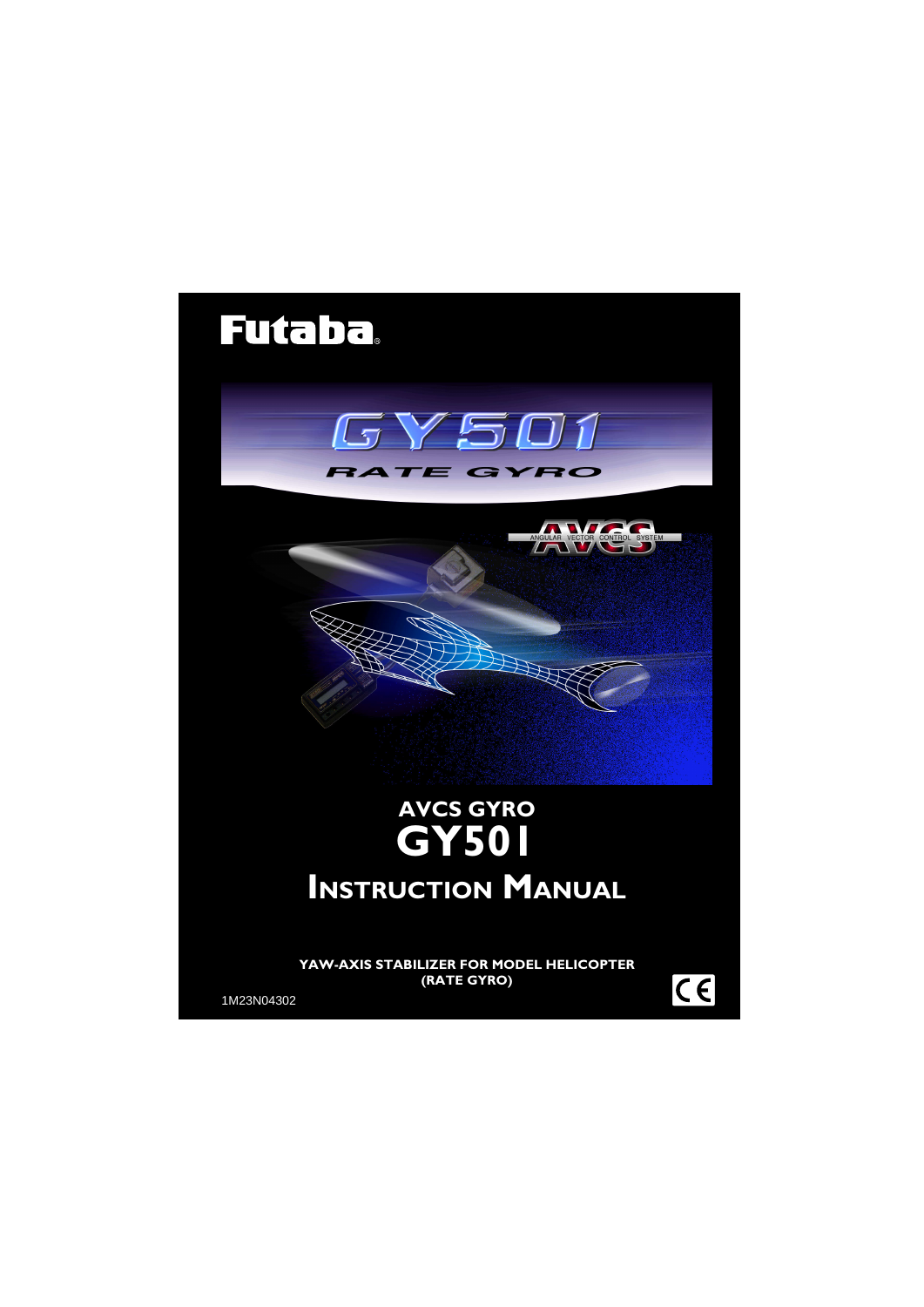# **AVCS GYRO GY501 INSTRUCTION MANUAL**

 **YAW-AXIS STABILIZER FOR MODEL HELICOPTER (RATE GYRO)**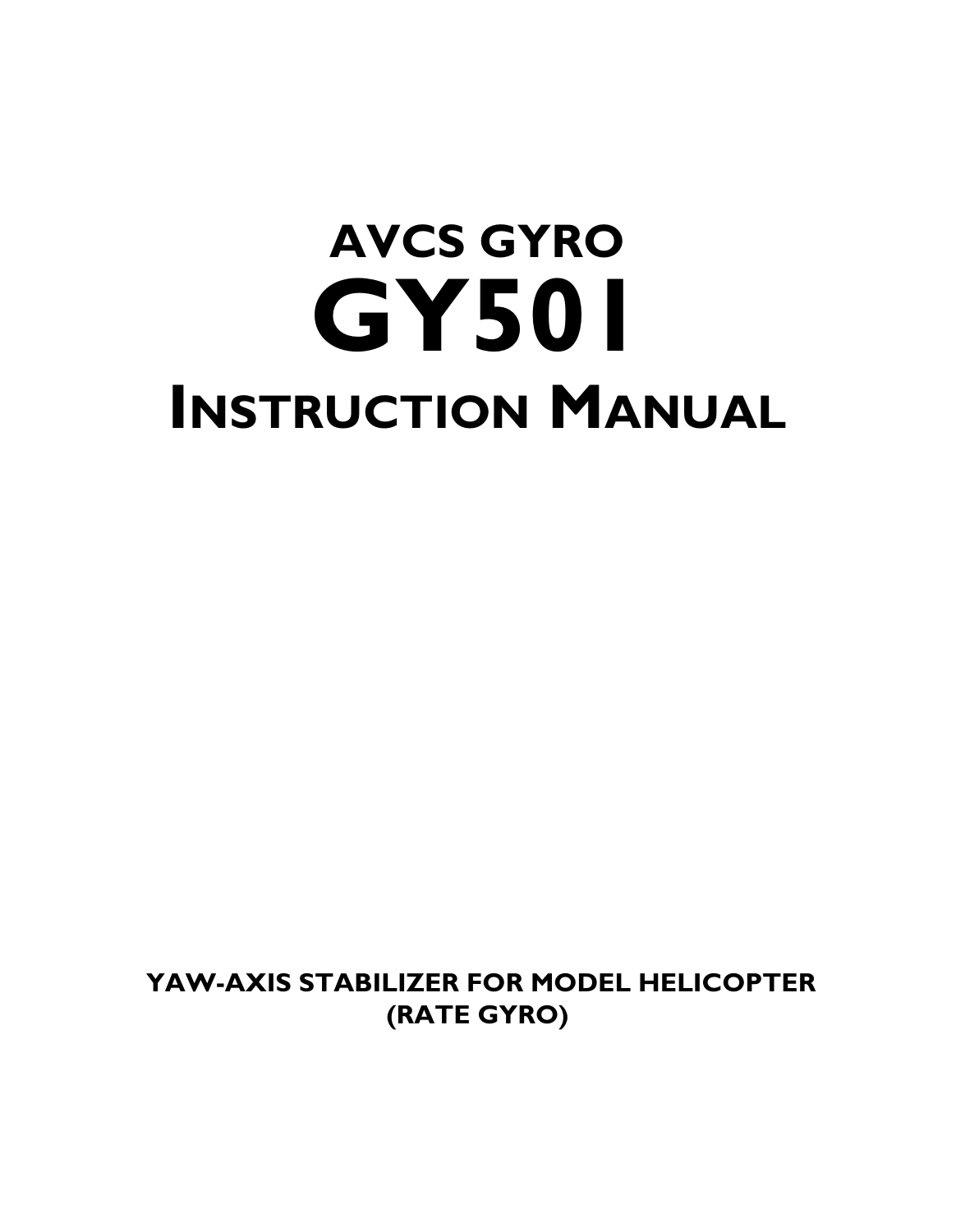Thank you for buying a GY501 AVCS gyro.

Before using your new gyro, please read this manual thoroughly and use the gyro properly and safely. After reading this manual, store it in a safe place.

#### **FOREWORD**

Up to now, movement of the tail from side to side due to changes in the wind, flight posture, and other disturbances during model helicopter flights was minimized by increasing the sensitivity of the gyro. However, a bad effect is that the sensitivity may be increased too much so there was a limit on how much the tail could be controlled. Changes in F3C rules add forward and reverse flight aerobatics and demand various flight positions so that controlling the position of the tail has become more difficult.

The GY501 gyro uses the Futaba AVCS system and makes it possible to theoretically correct this movement. This increases stabilization of the tail against disturbances. Since F3C contest fliers who use the GY501 gyro together with a high response servo, of course, achieve high stability against wind and other disturbances, it has a large effect also for helicopter novices.

•No part of this manual may be reproduced in any form without prior permission.

•The contents of this manual are subject to change without prior notice.

•This manual has been carefully written. Please write to Futaba if you feel that any corrections or clarifications should be made.

**4**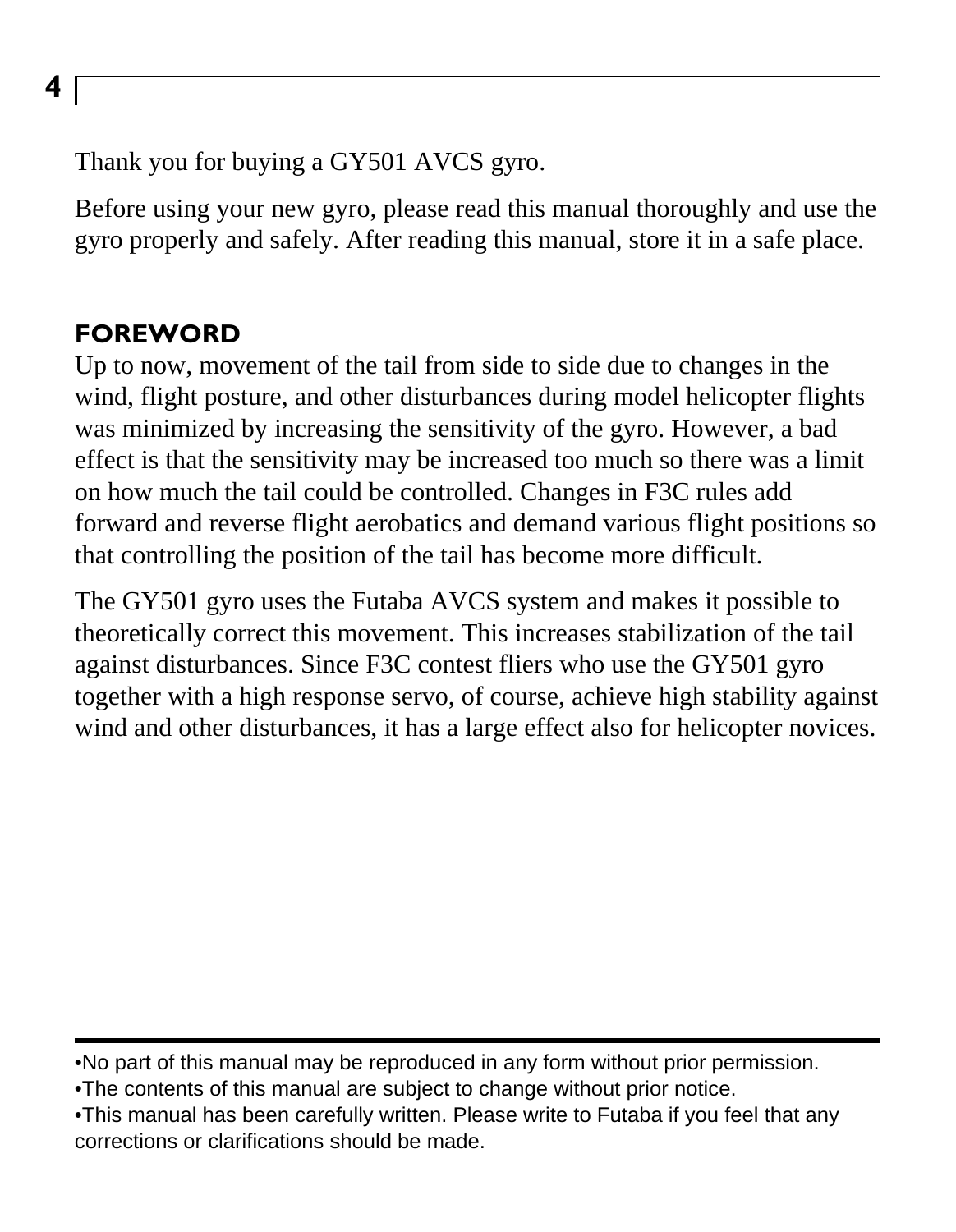# **TABLE OF CONTENTS**

#### **FOR SAFETY**

| - Fuselage Maintenance Precautions -------------------------- 10 |  |
|------------------------------------------------------------------|--|

#### **BEFORE USE**

#### **ASSEMBLY AND ADJUSTMENT**

#### **DATA SETTING**

#### **REFERENCE**

**5**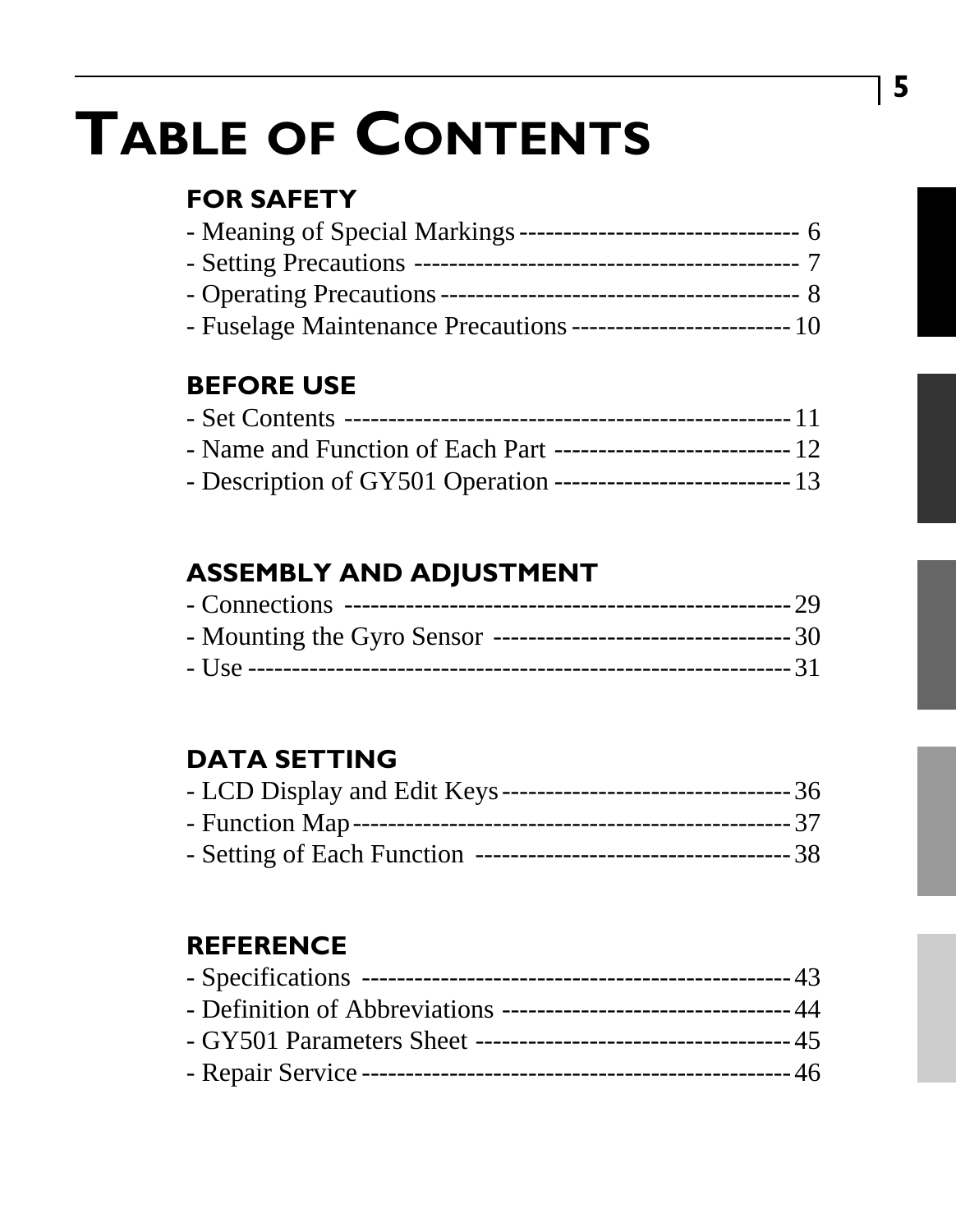**6**

# **FOR SAFETY**

To ensure safe use, observe the following precautions.

# **Meaning of Special Markings**

Pay special attention to the safety at the parts of this manual that are indicated by the following marks.

| Mark                    | Meaning                                                                                                                                                                                                                          |
|-------------------------|----------------------------------------------------------------------------------------------------------------------------------------------------------------------------------------------------------------------------------|
| <b>∆Danger</b>          | Procedures which may lead to a dangerous<br>condition and cause death or serious injury to<br>the user if not carried out properly.                                                                                              |
| <b>∆Warning</b>         | Procedures which may lead to a dangerous<br>condition or cause death or serious injury to<br>the user if not carried out properly, or proce-<br>dures where the probability of superficial<br>injury or physical damage is high. |
| <b>∆Caution</b>         | Procedures where the possibility of serious<br>injury to the user is small, but there is a<br>danger of injury, or physical damage, if not<br>carried out properly.                                                              |
| Symbol:<br>; Prohibited | ; Mandatory                                                                                                                                                                                                                      |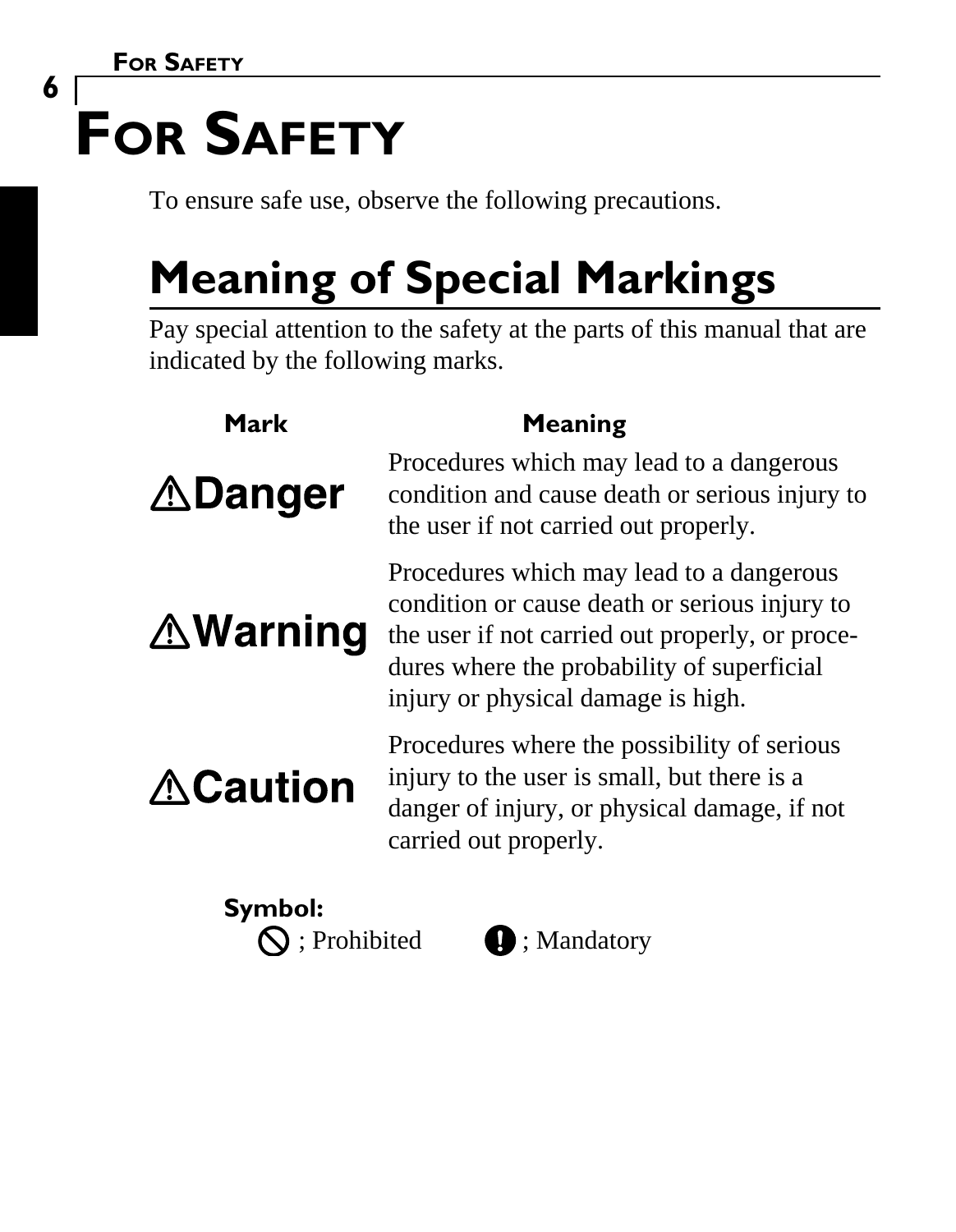## **Setting Precautions**

## **∆Warning**

#### **Connector Connection Insert the connectors fully and firmly.**

If vibration, etc. causes a connector to work loose during flight, the heli may crash.

# **ACaution**

#### **Precautions When Turning on the Power Switch**

During initialization, the message \*\*INIT\* appears on the GY501 LCD screen.

**Do not move the helicopter until this message disappears (in about 5 seconds).**

**Also, do not move the transmitter rudder stick from the neutral position during this period.**

#### **Sensor Mounting**



**Always use the attached sensor tape to mount the gyro sensor.** Always reinstall the sensor tape if it has started to separate or tear.



**Do not get fuel, waste oil, etc. on the gyro sensor.** The special paint may dissolve.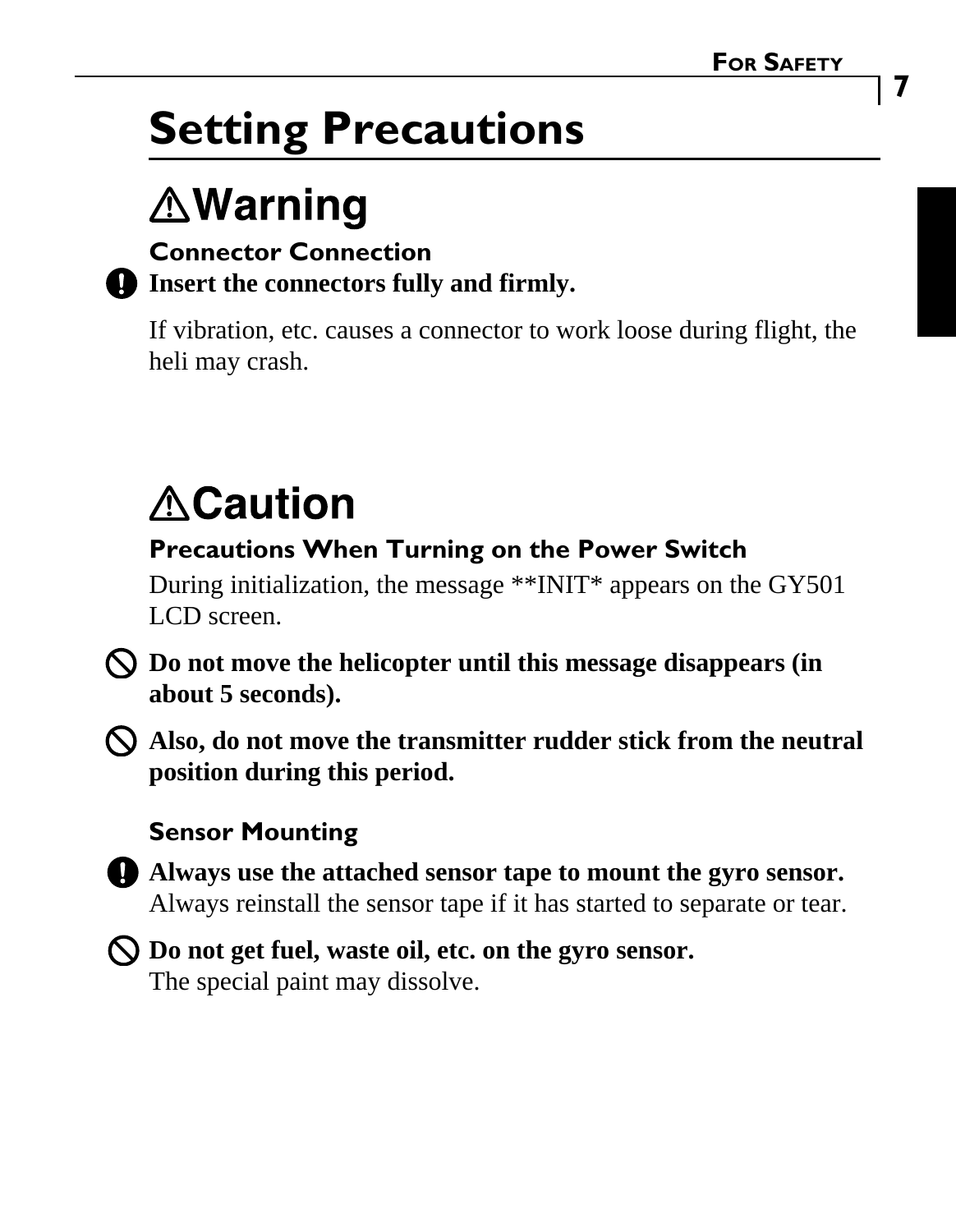## **ACaution**

**At linkage**



**When the rudder neutral position was changed by the linkage, the rudder neutral position in the AVCS mode must always be re-read before use.**

Re-reading method:

Turn on the transmitter in the AVCS mode, then turn on the gyro . Or quickly switch (interval of within 1 second) the remote gain channel switch between the AVCS mode and Normal mode at least three times with the transmitter in the ON state. This memorizes the new rudder position inside the GY501.

# **Operating Precautions ACaution**

#### **Avoid sudden temperature changes.**

Sudden temperature changes will cause the neutral position to change. For example, in the winter, do not fly immediately after removing the model from inside a heated car and in the summer, do not fly immediately after removing the model from inside an air conditioned car. Allow the model to stand for about 10 minutes and turn on the power after the temperature inside the gyro has stabilized. Also, if the gyro is exposed to direct sunlight or is mounted near the engine, the temperature may change suddenly. Take suitable measures so that the gyro is not exposed to direct sunlight, etc.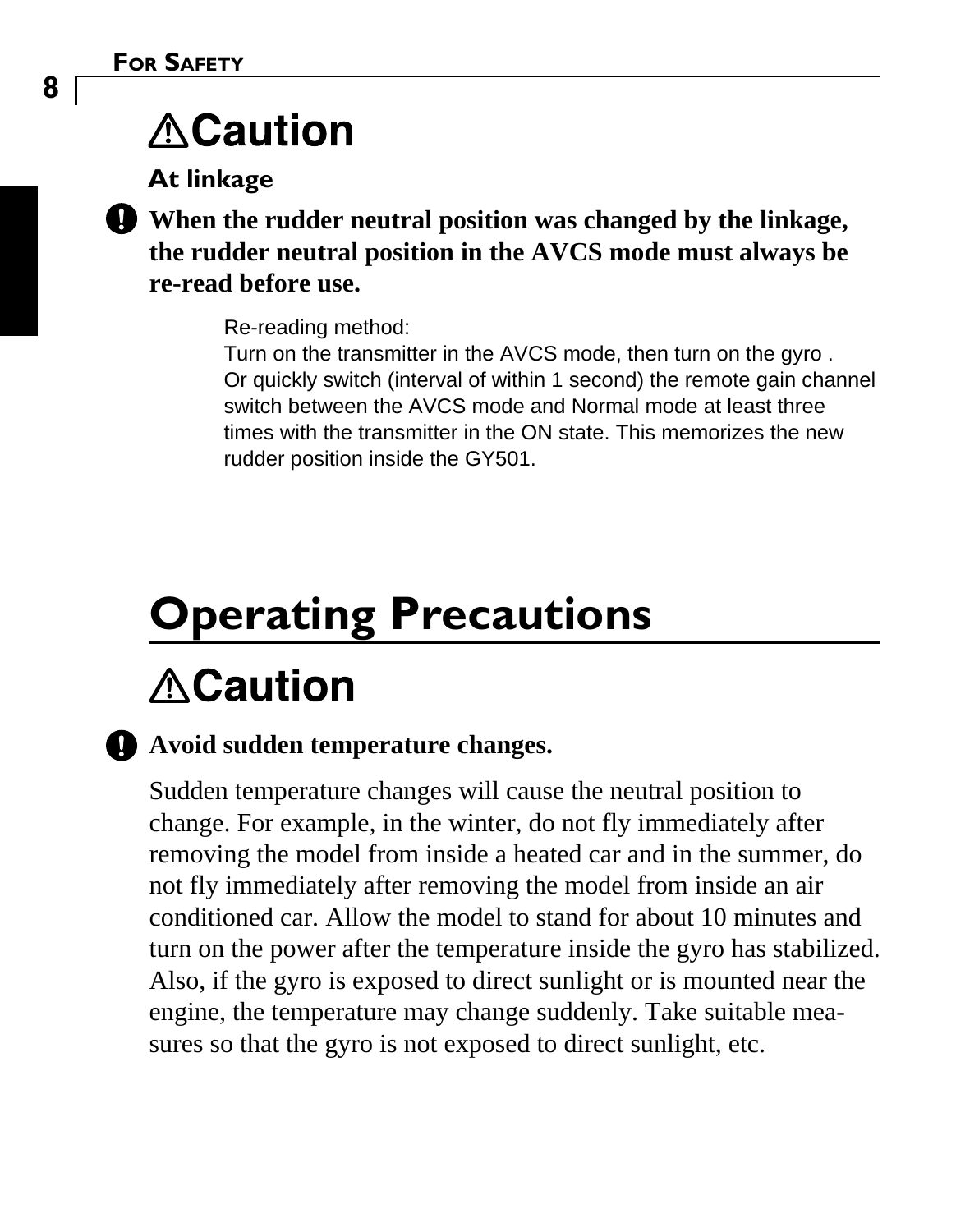**Check the remaining receiver and gyro/servo nicd battery operating time during the adjustment stage and decide how many flights are remaining.**

**Never use the transmitter rudder trim in the AVCS mode.** When the rudder is trimmed during flight, the neutral position will change.

**When using the GY501 in the AVCS mode, set revolution mixing to OFF.**

**9**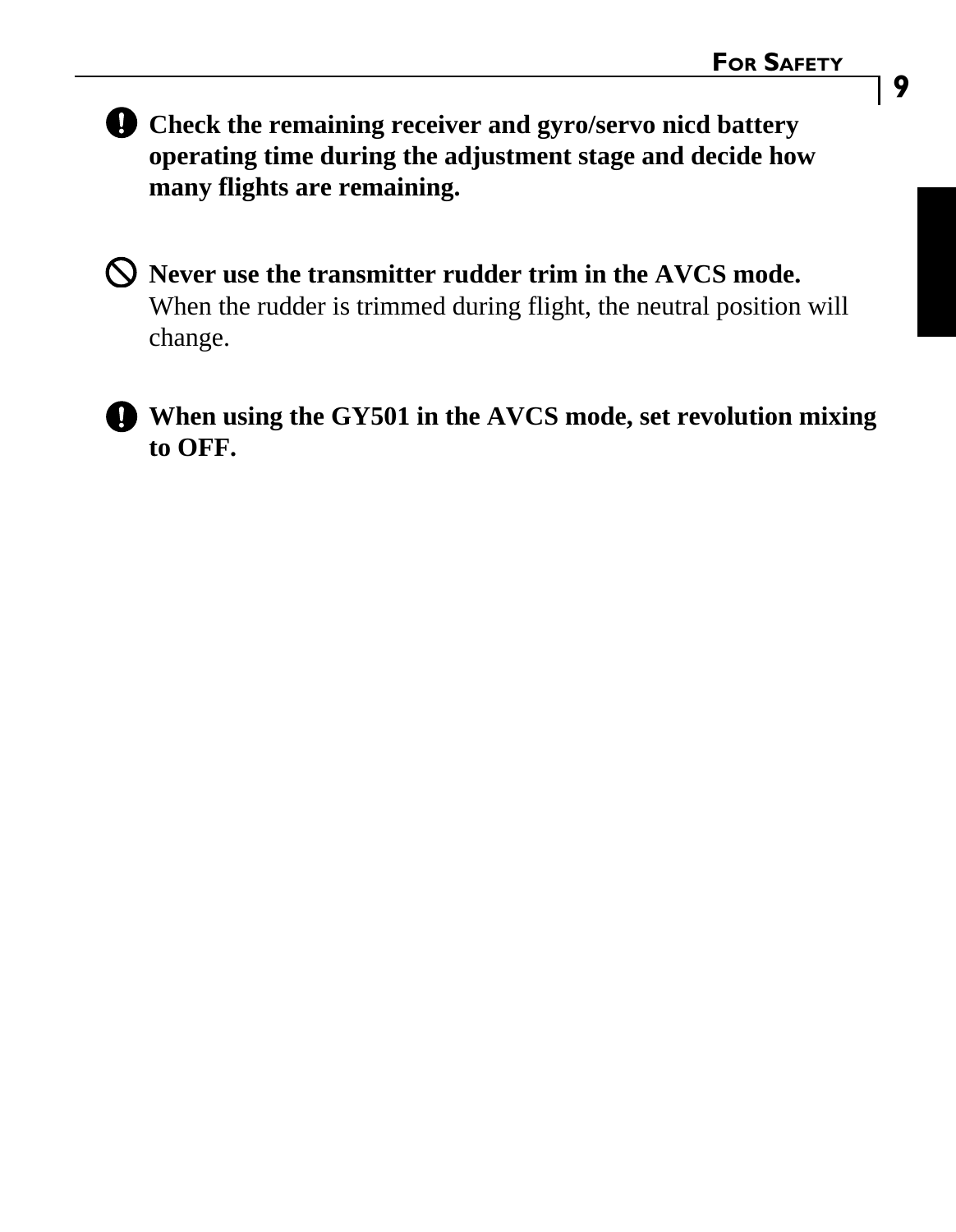## **Fuselage Maintenance Precautions <u>∆Caution</u>**



**Use a tale rotor drive tube or other part with a high torsion performance for the tail drive.**



The amount of improvement of gyro performance has a considerable effect on the fuselage vibration level or the size, type, linkage method, looseness, etc. of the tail rotor.

Since a higher gain than usual can be used then the tail rotor is more effective, the load on the tail is also greater.

**Always perform proper maintenance for ultimate performance.** The rigidity of the fuselage tail has a large effect on gyro performance.



### **Make the fuselage vibration as small as possible.**

Fuselage vibration has an adverse affect on gyro operation.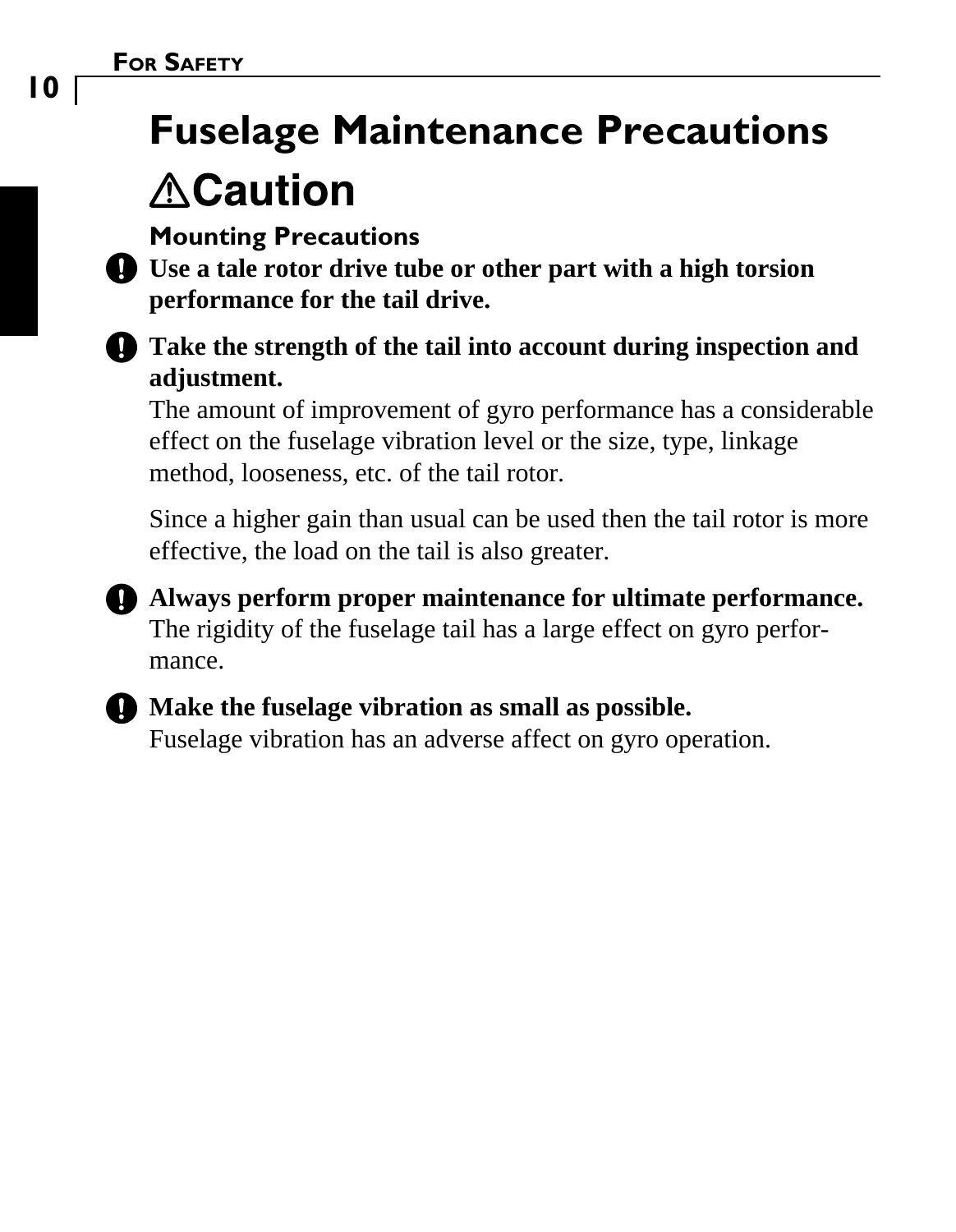**11**

# **BEFORE USE**

# **Set Contents**

After unpacking the GY501 set, first check if the following parts are provided:

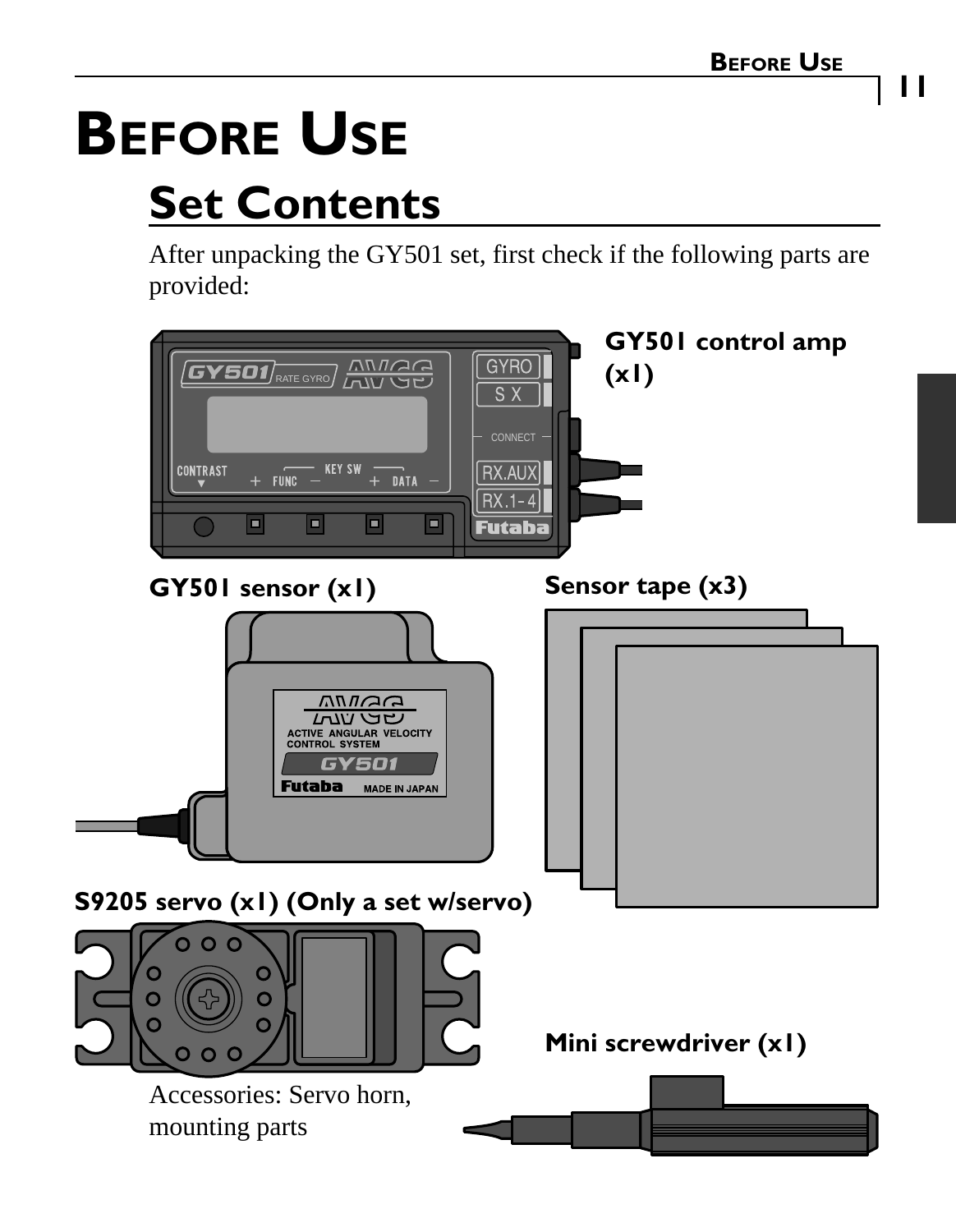# **Name and Function of Each Part**

### **GY501 control amp**

LCD display



#### LCD contrast trimmer

Allows adjustment of the contrast so that the LCD display is easiest to see. It is adjusted with the accessory mini screwdriver.



**12**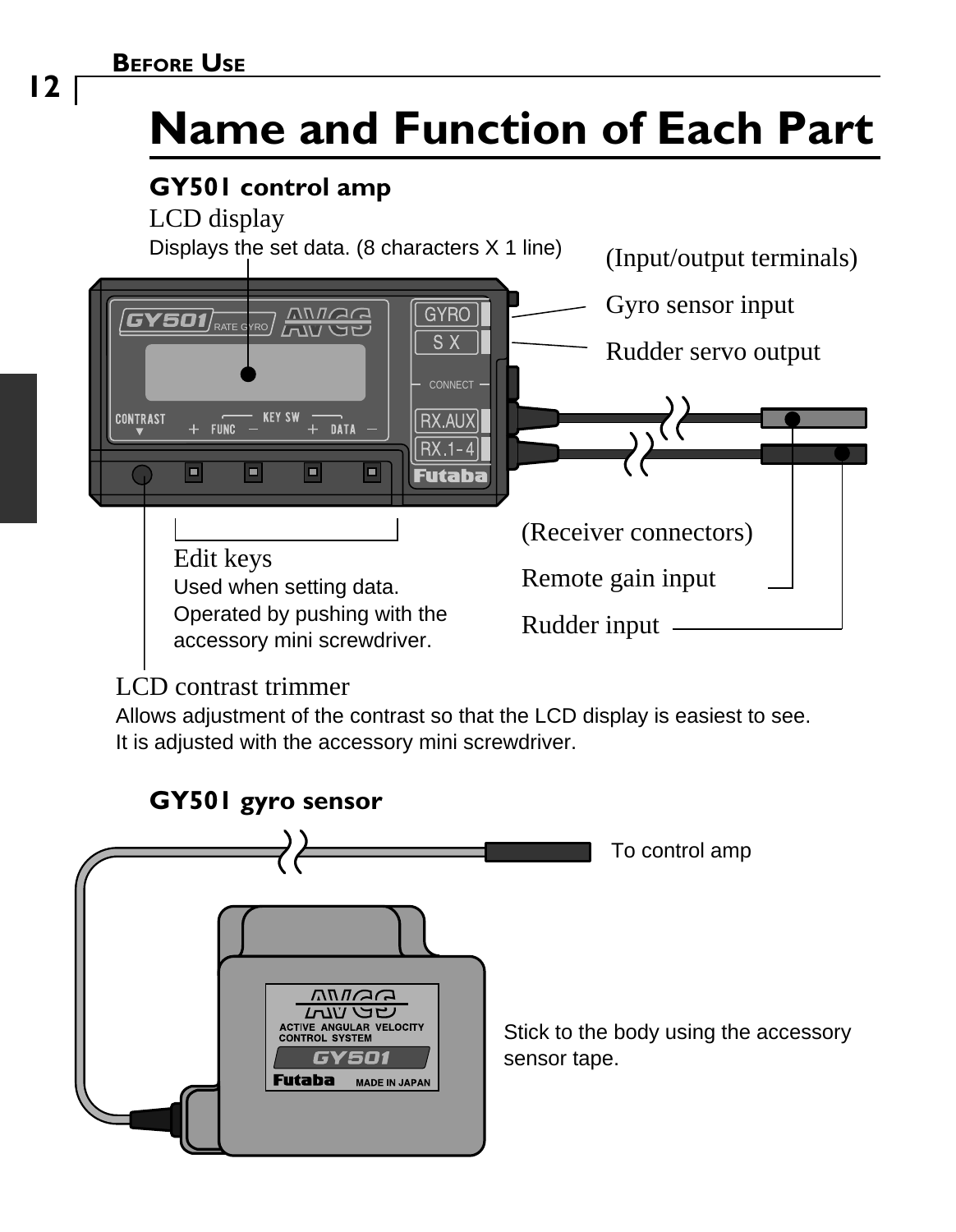### **13**

# **Description of GY501 Operation**

The GY501 gyro allows the operator to switch between the AVCS mode (operation using AVCS function) and Normal mode (conventional gyro mode) from the transmitter. Of course, the GY501 can also be used in the AVCS mode only.

#### **Remote Gain Function**

The remote gain function lets operator perform AVCS mode and Normal mode sensitivity adjustment and operation mode switching from the transmitter. The channel used here is called the "remote gain channel".

(Channel 5 is used.)

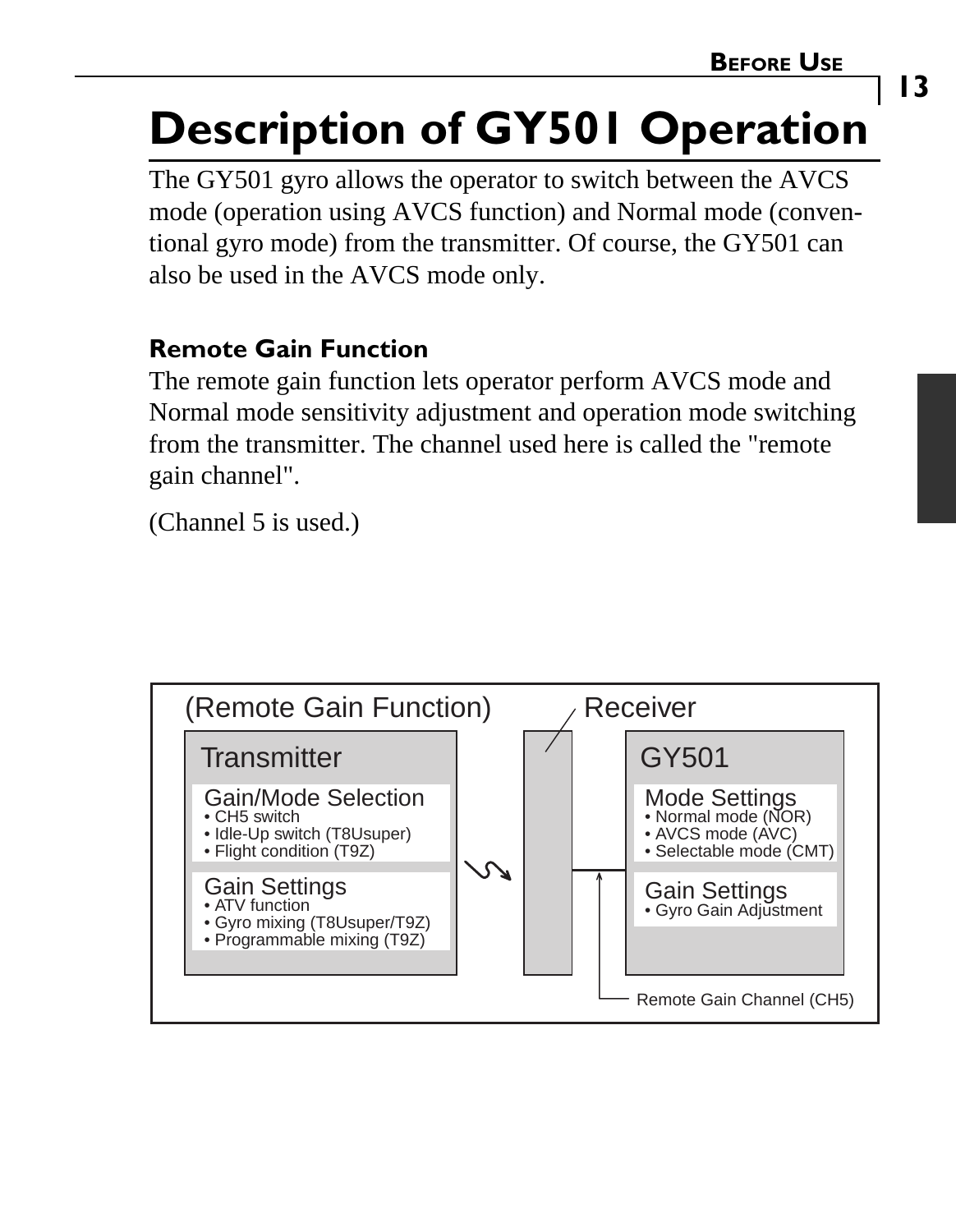#### **BEFORE USE**

#### **When Using a T9Z World Champion Model Transmitter Gyro Sense Mixing**

The Gyro Sense Mixing (GYR) function lets operator perform two-point gain adjustment at each condition. Set the sensitivity at all conditions.

#### **[GY501 Settings]**

Select the gyro operation mode at the GY501 Mode screen. (AVC, NOR, or CMT)

#### **[Transmitter Settings]**

ATV function:

Adjust both the RATE A and RATE B rates to 100% at the transmitter ATV function setup screen.

Gyro Sense Mixing function:

1. Select the Dual Mode (DUO) at the transmitter Gyro Sense Mixing setup screen.

2. Set the GAIN1 and GAIN2 gains.

(The following page shows a setting example in the CMT mode.)

#### **[Sensitivity Display]**

The gain display indicates the actual gain at the GY501 G:1 and G:2 screen. The following shows the relationship between transmitter and gyro setting when GY501 sensitivity setting is 100% in both the G1 and G2 gain modes.

#### **- Relationship between transmitter and gyro setting**

| Transmitter<br>settings | GAIN1<br>GAIN <sub>2</sub>      | 0%<br>50%<br>100%                                 |  |
|-------------------------|---------------------------------|---------------------------------------------------|--|
| GY501mode<br>settings   | <b>NOR</b><br><b>AVC</b><br>CMT | Normal mode<br>AVCS mode<br>Normal mode AVCS mode |  |
|                         |                                 | (G2)<br>(G1)                                      |  |
| Actual gain             |                                 | 100%<br>100%<br>0%                                |  |

**14**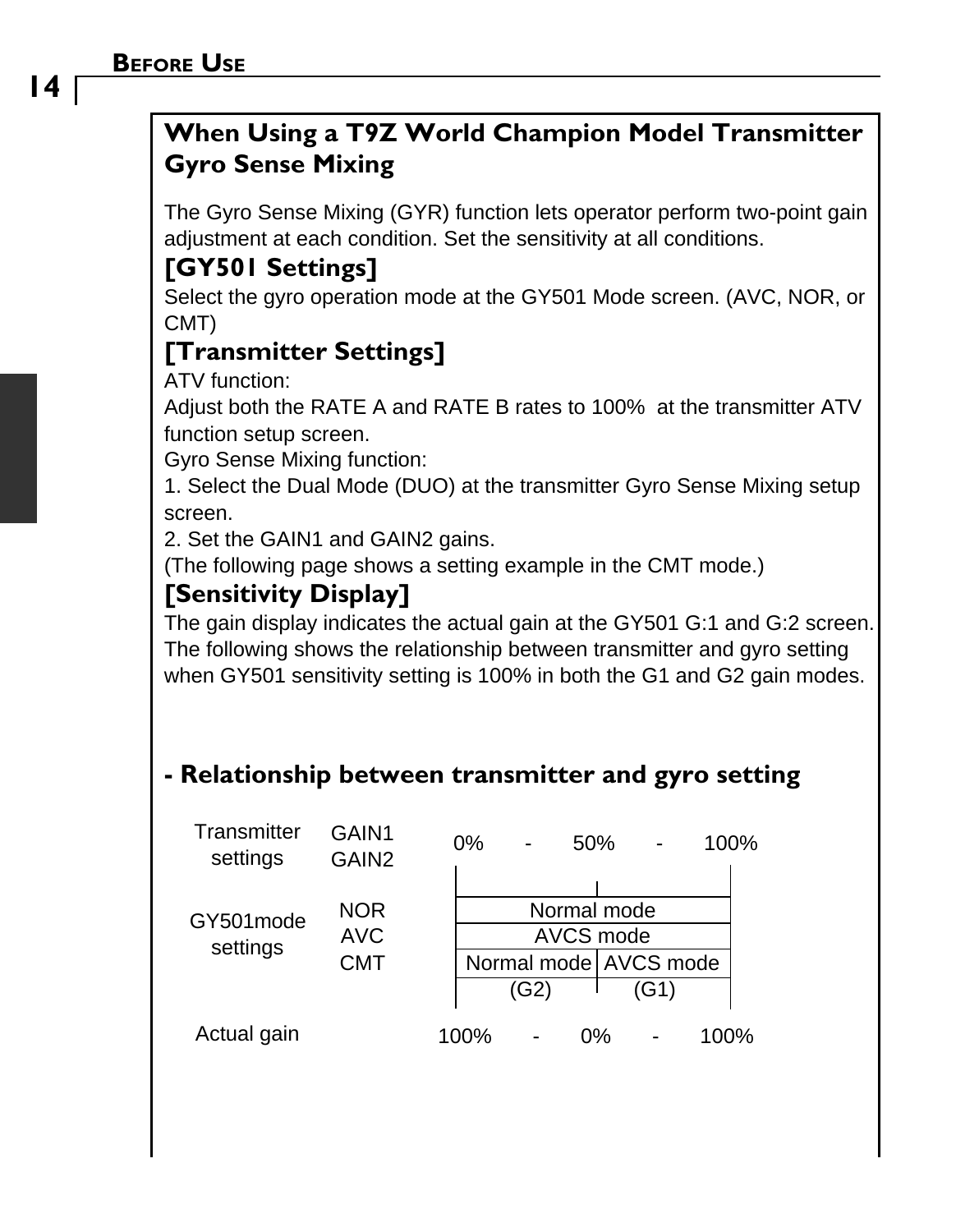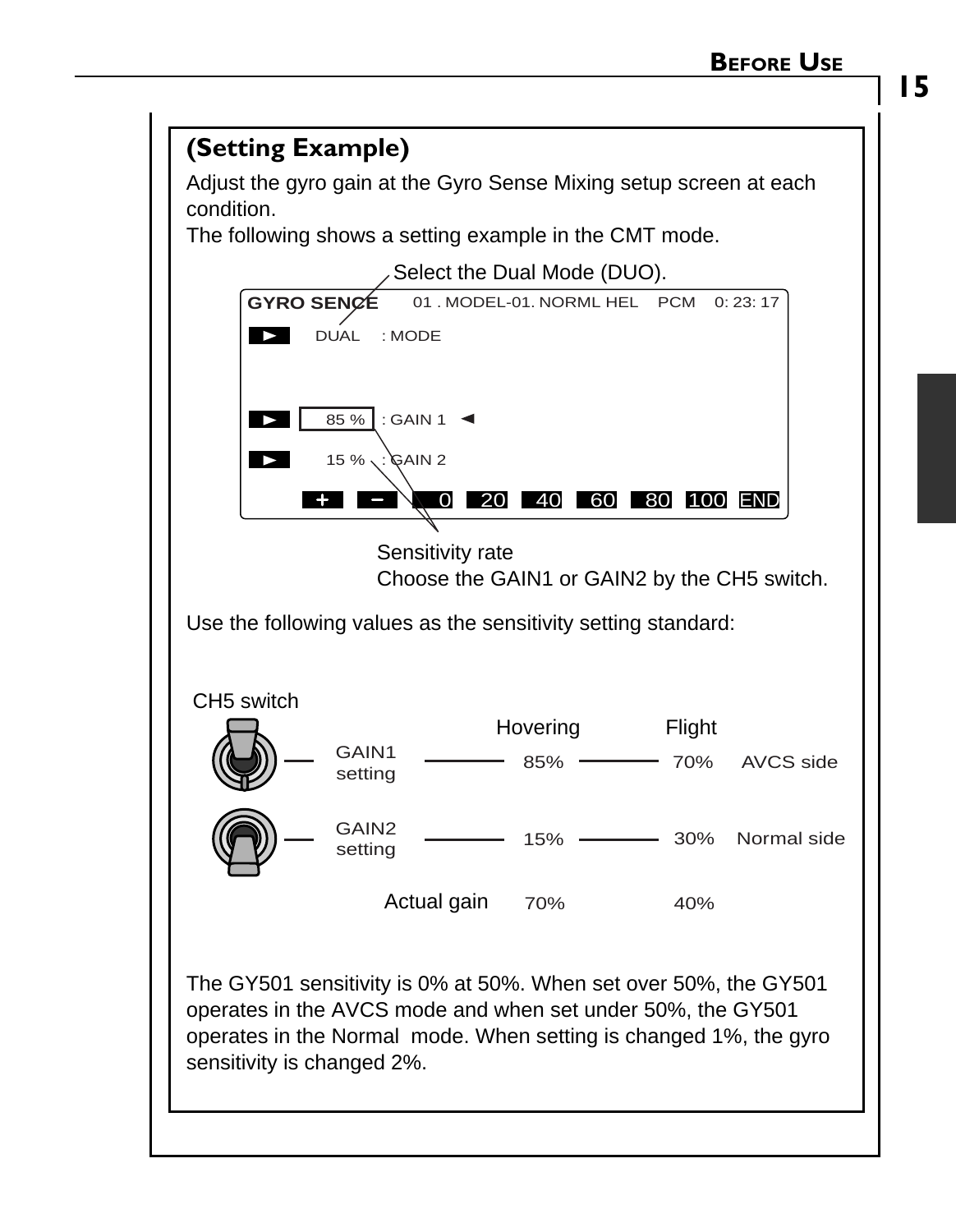#### **When Using a T9Z Transmitter Programmable Mixing**

The Programmable Mixing (PMX) function lets operator perform a gain adjustment at each condition. Set the sensitivity at all conditions.

#### **[GY501 Settings]**

Select the gyro operation mode at the GY501 Mode screen. (AVC, NOR, or CMT)

#### **[Transmitter Settings]**

Function Control:

Set the CH5 (GYR) switch to "NUL" at the transmitter Function Control (FNC) setup screen.

ATV function:

Adjust both the RATE A and RATE B rates to 120% at the transmitter ATV function setup screen.

Programmable Mixing function:

1. Select the "ACTIVE" mode (ACT) at the transmitter Programmable Mixing setup screen.

2. Set the mixing type to "OFS".

3.Set the slave channel to "GYR".

4. Set the sensitivity rate (RATE).

(The following page shows a setting example in the CMT mode.)

#### **[Sensitivity Display]**

The gain display indicates the actual gain at the GY501 G:1 and G:2 screen. The following shows the relationship between transmitter and gyro setting when GY501 sensitivity setting is 100% in both the G1 and G2 gain modes.

#### **- Relationship between transmitter and gyro setting**

| Transmitter<br>settings |                          | $-100%$ |                        | $0\%$                |                          |      | $+100%$ |  |
|-------------------------|--------------------------|---------|------------------------|----------------------|--------------------------|------|---------|--|
| GY501mode               | <b>NOR</b><br><b>AVC</b> |         |                        |                      | Normal mode<br>AVCS mode |      |         |  |
| settings                | CMT                      |         | Normal model AVCS mode |                      |                          |      |         |  |
|                         |                          |         | (G2)                   |                      |                          | (G1) |         |  |
|                         | 0 <sub>0</sub>           | 1000    |                        | $\sim$ $\sim$ $\sim$ |                          |      | 1000    |  |

Actual gain 100% - 0% - 100%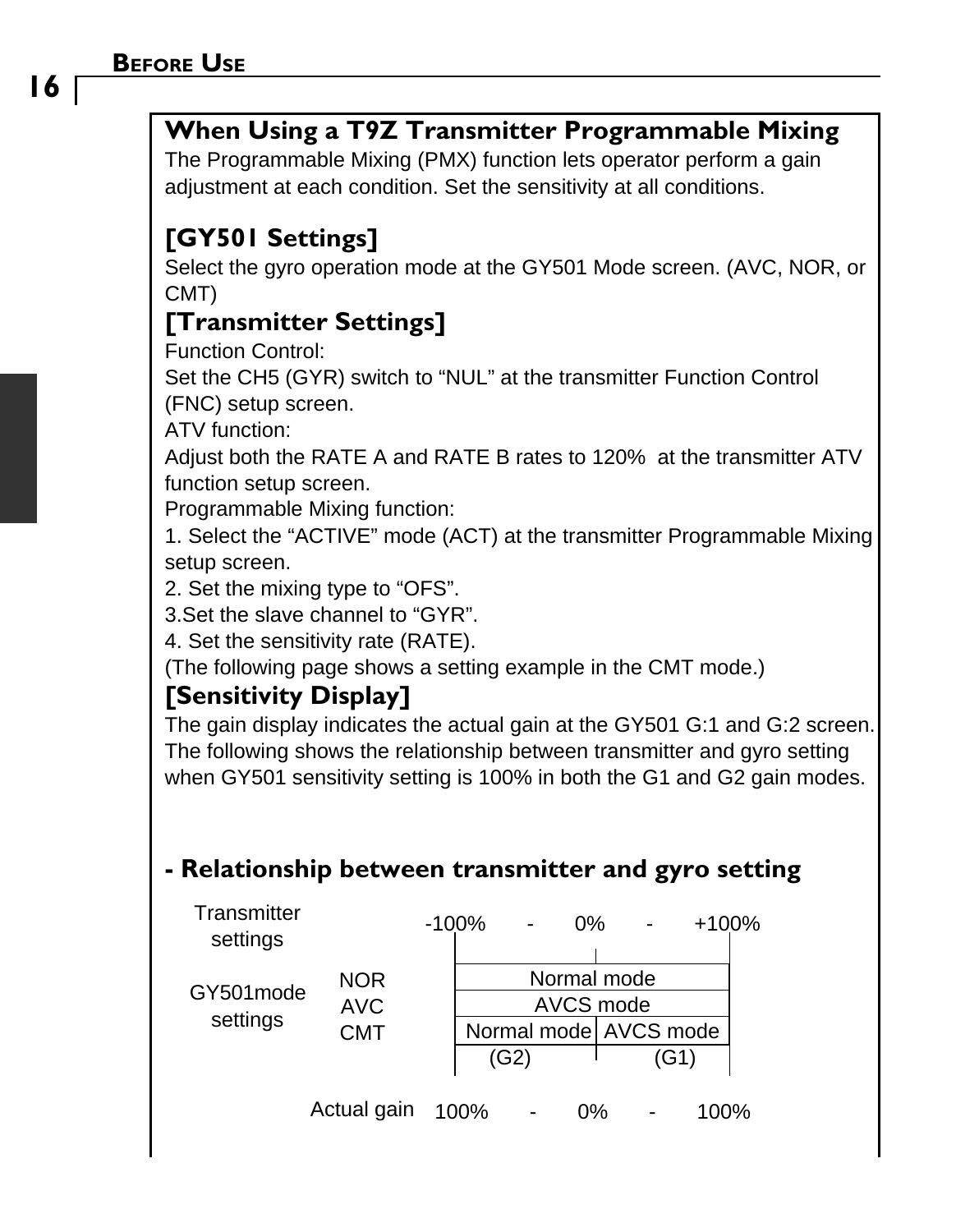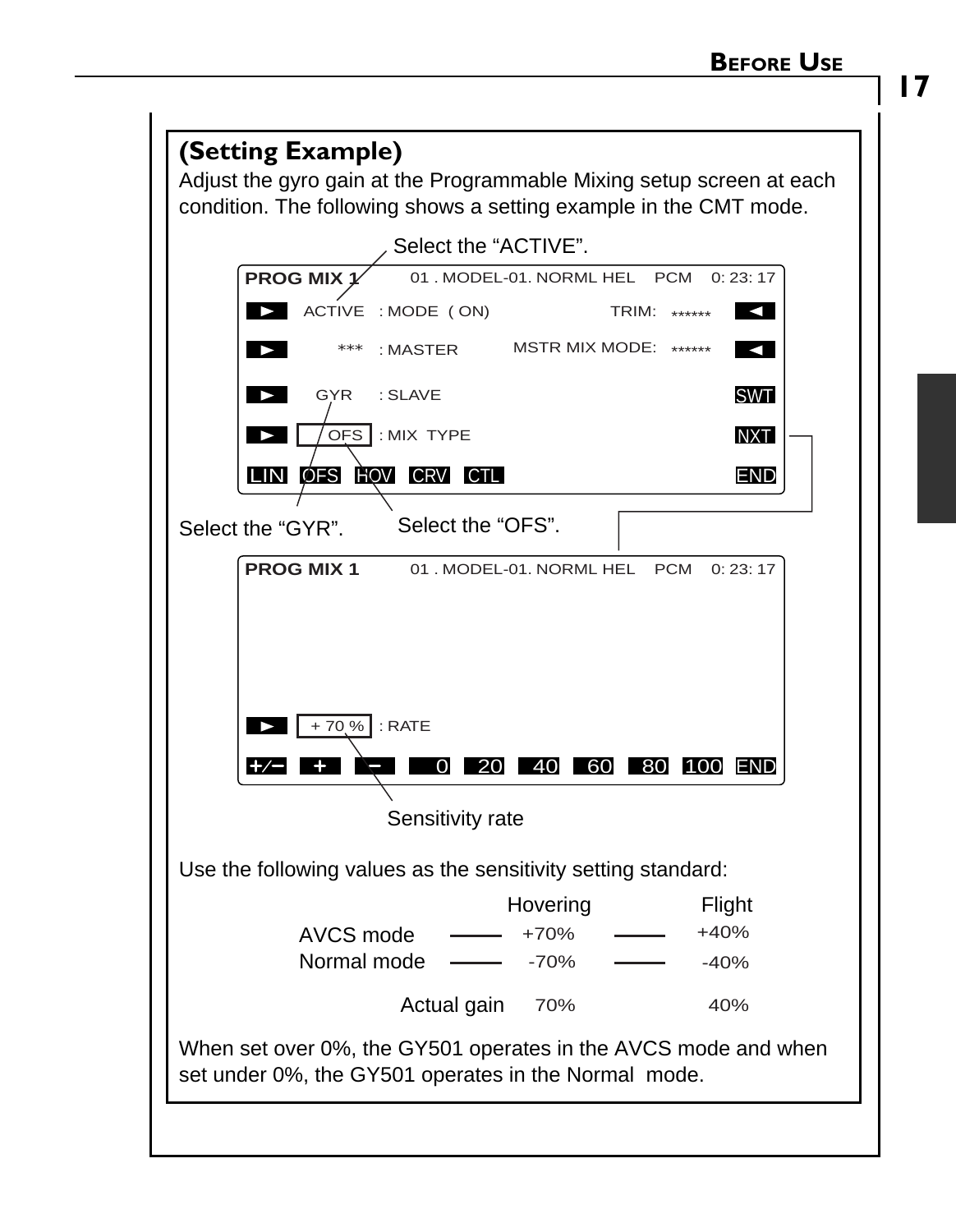#### **When Using a T8Usuper Transmitter**

The Gyro Mixing (GYRO) function lets operator perform a gain adjustment at each Idle-Up switch position.

#### **[GY501 Settings]**

Select the gyro operation mode at the GY501 Mode screen. (AVC, NOR, or CMT)

#### **[Transmitter Settings]**

Gyro Mixing function:

1. Select the "ON" mode at the transmitter Gyro Mixing (GYRO) setup screen.

2. Select the Idle-Up switch for the sensitivity selection.

3. Set the "NORM", "IDL1" and "IDL2" gains.

(The following page shows a setting example in the CMT mode.)

#### **[Sensitivity Display]**

The gain display indicates the actual gain at the GY501 G:1 and G:2 screen. The following shows the relationship between transmitter and gyro setting when GY501 sensitivity setting is 100% in both the G1 and G2 gain modes.

#### **- Relationship between transmitter and gyro setting**

| Transmitter<br>settings | <b>NORM</b><br>IDL <sub>1</sub><br>IDL <sub>2</sub> | 0%   |                                 | 50%                      |      | 100% |  |
|-------------------------|-----------------------------------------------------|------|---------------------------------|--------------------------|------|------|--|
| GY501mode               | <b>NOR</b><br><b>AVC</b>                            |      |                                 | Normal mode<br>AVCS mode |      |      |  |
| settings                | CMT                                                 |      | Normal mode   AVCS mode<br>(G2) |                          | (G1) |      |  |
|                         | Actual gain                                         | 100% |                                 | $0\%$                    |      | 100% |  |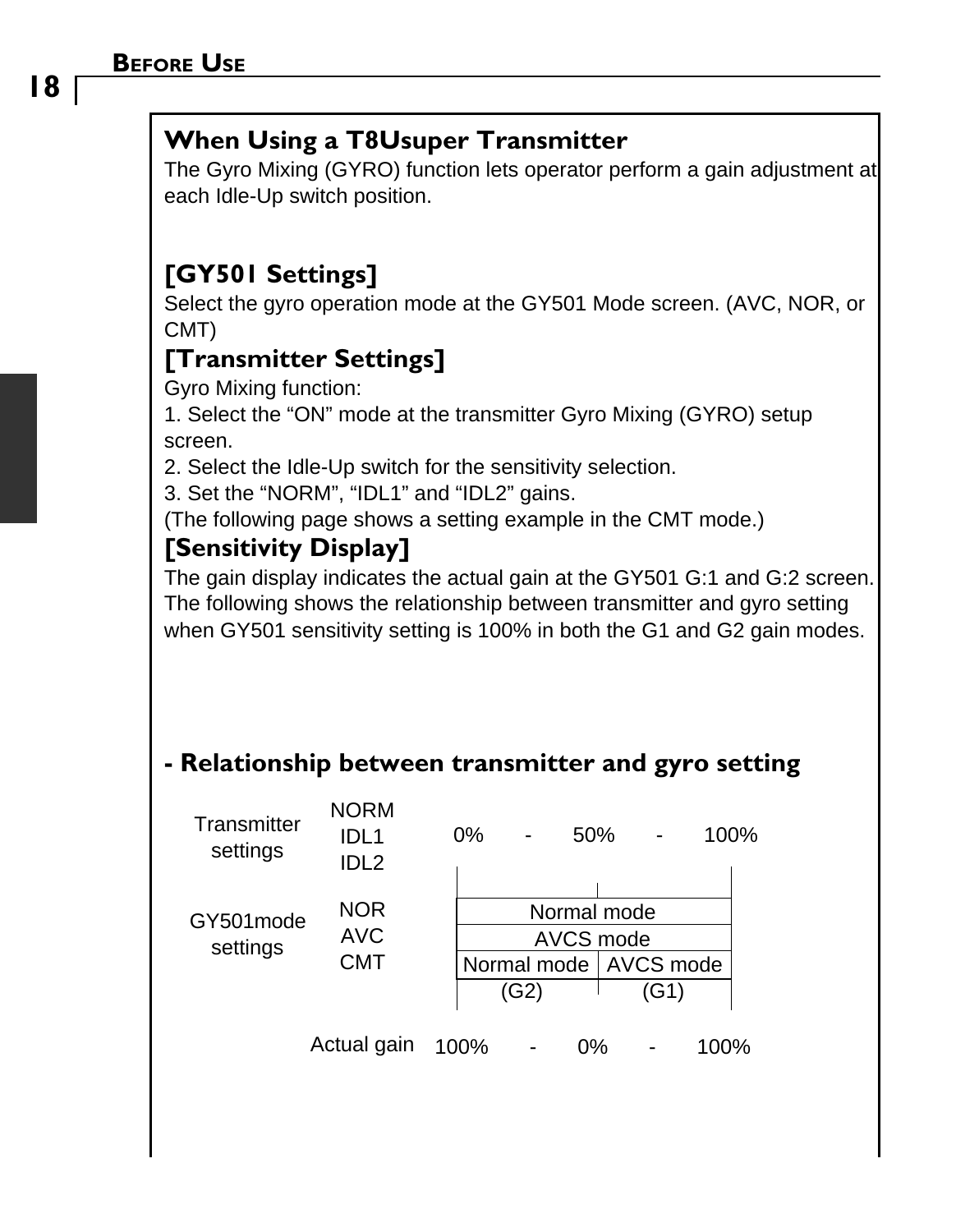

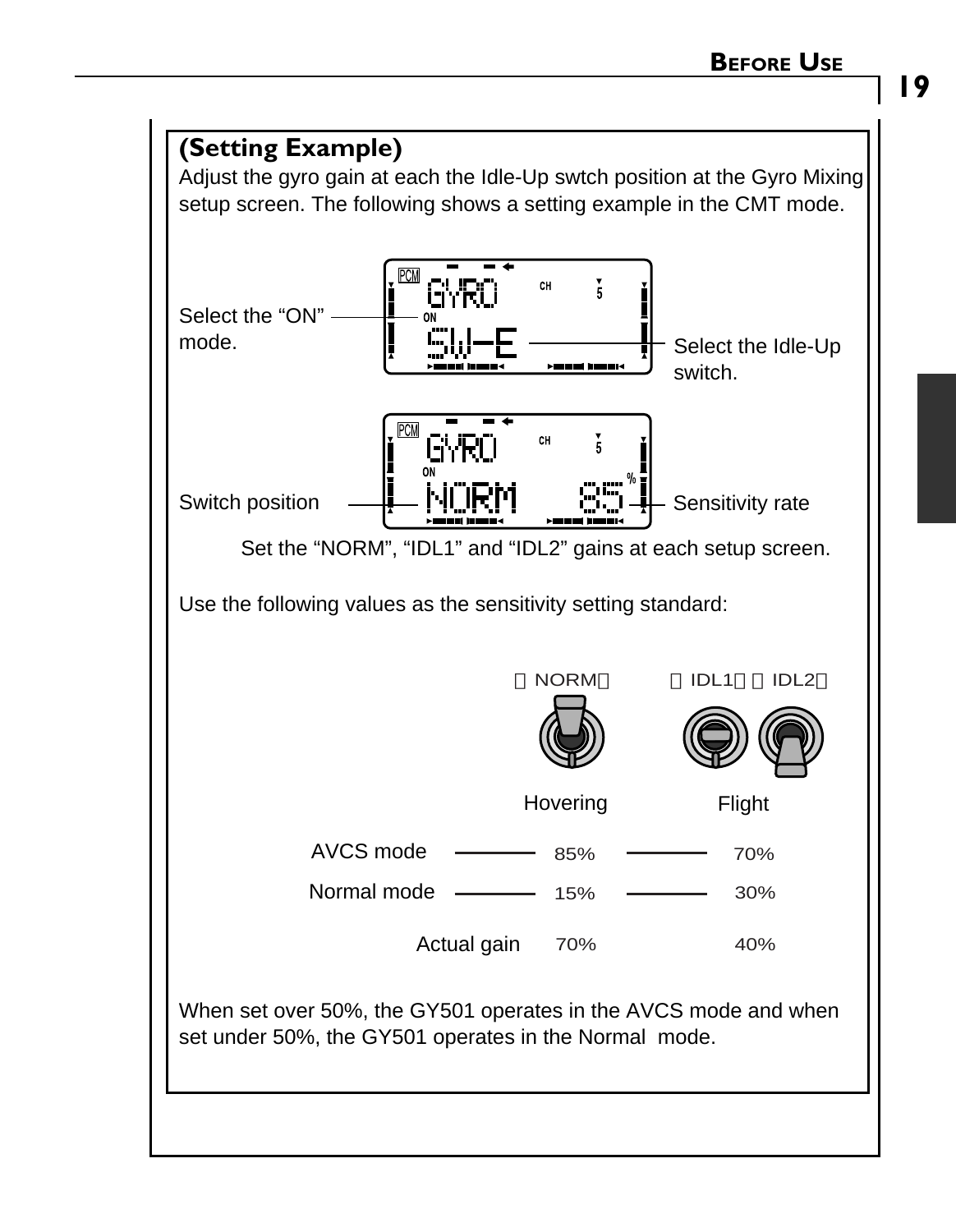#### **When Using a Transmitter ATV Function**

The ATV function lets operator perform a gain adjustment at each CH5 switch position.

#### **[GY501 Settings]**

Select the gyro operation mode at the GY501 Mode screen. (AVC, NOR, or CMT)

#### **[Transmitter Settings]**

ATV function:

Set the ATV rates at the transmitter CH5 ATV function.

#### **[Sensitivity Display]**

The gain display indicates the actual gain at the GY501 G:1 and G:2 screen.

The following shows the relationship between transmitter and gyro setting when GY501 sensitivity setting is 100% in both the G1 and G2 gain modes.

#### **- Relationship between transmitter and gyro setting**

| Transmitter<br>settings | ATV rates                              | 90% |      | CH5 Switch<br>Forward side                      | 0% | CH5 Switch<br>Front side                             | 90%  |  |
|-------------------------|----------------------------------------|-----|------|-------------------------------------------------|----|------------------------------------------------------|------|--|
| GY501mode<br>settings   | <b>NOR</b><br><b>AVC</b><br><b>CMT</b> |     |      | Normal mode<br>AVCS mode<br>Normal mode<br>(G2) |    | Normal mode<br><b>AVCS</b> mode<br>AVCS mode<br>(G1) |      |  |
|                         | Actual gain                            |     | 100% |                                                 | 0% |                                                      | 100% |  |

**20**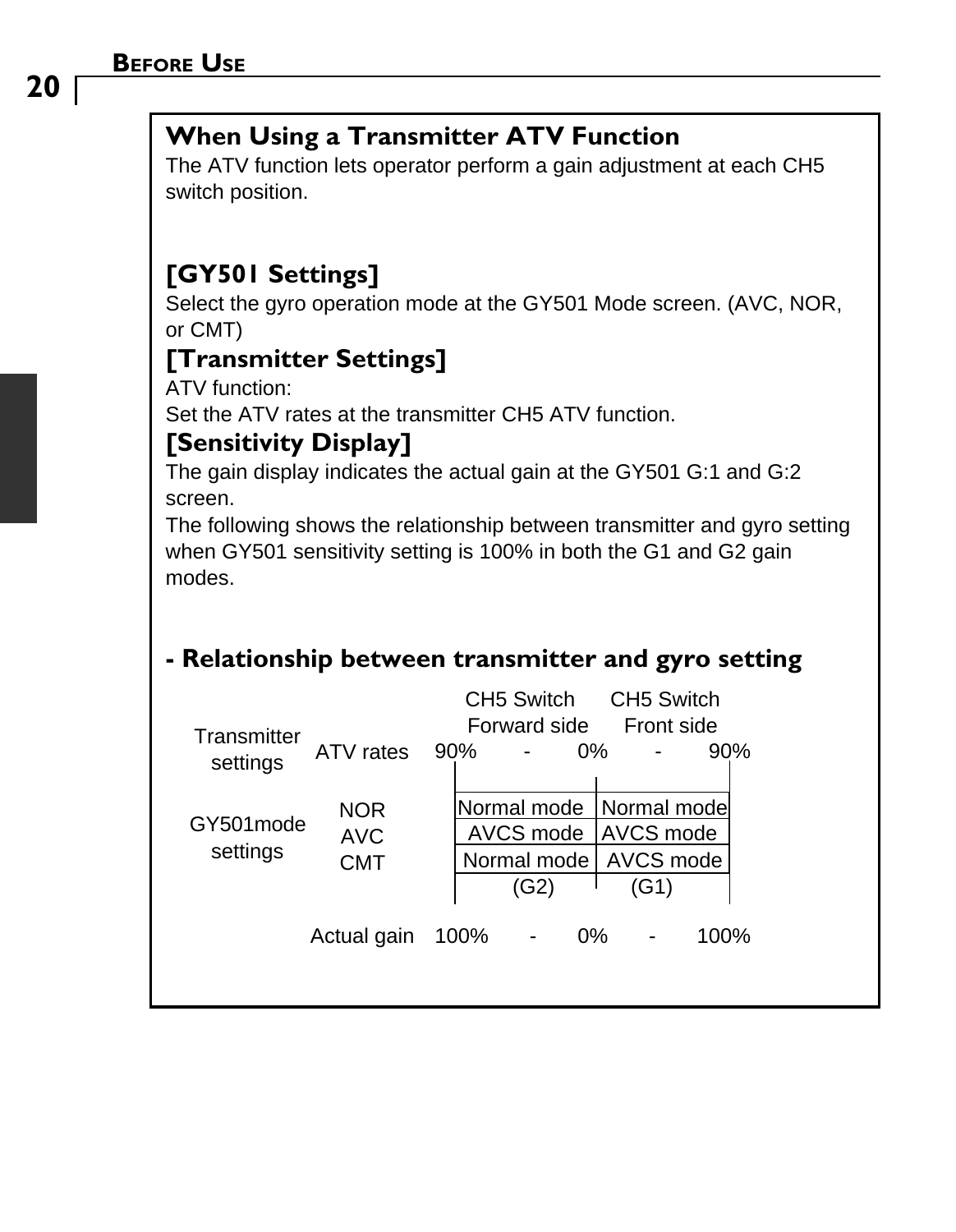### **When Using a GY501 Gyro Gain Adjustment Function**

#### **[Transmitter Settings]**

Adjust both the ATV rates to 90% at the transmitter Ch5 ATV function.

#### **[GY501 Settings]**

Operation Mode Setting function:

Select the gyro operation mode at the GY501 Mode screen. (AVC, NOR, or CMT)

Gyro Gain Adjustment function:

Set the G:1 and G:2 gains at the GY501 G:x screen.

#### **- Relationship between transmitter and gyro setting**

| Transmitter<br>settings | ATV rates                       | CH5 Switch<br>CH5 Switch<br>Forward side<br>Front side<br>90% (Fixed)<br>90% (Fixed)             |  |
|-------------------------|---------------------------------|--------------------------------------------------------------------------------------------------|--|
| GY501mode<br>settings   | <b>NOR</b><br><b>AVC</b><br>CMT | Normal mode   Normal mode <br>AVCS mode<br>AVCS mode<br>AVCS mode<br>Normal mode<br>(G2)<br>(G1) |  |
|                         | Actual gain                     | 100%<br>$0\%$<br>100%                                                                            |  |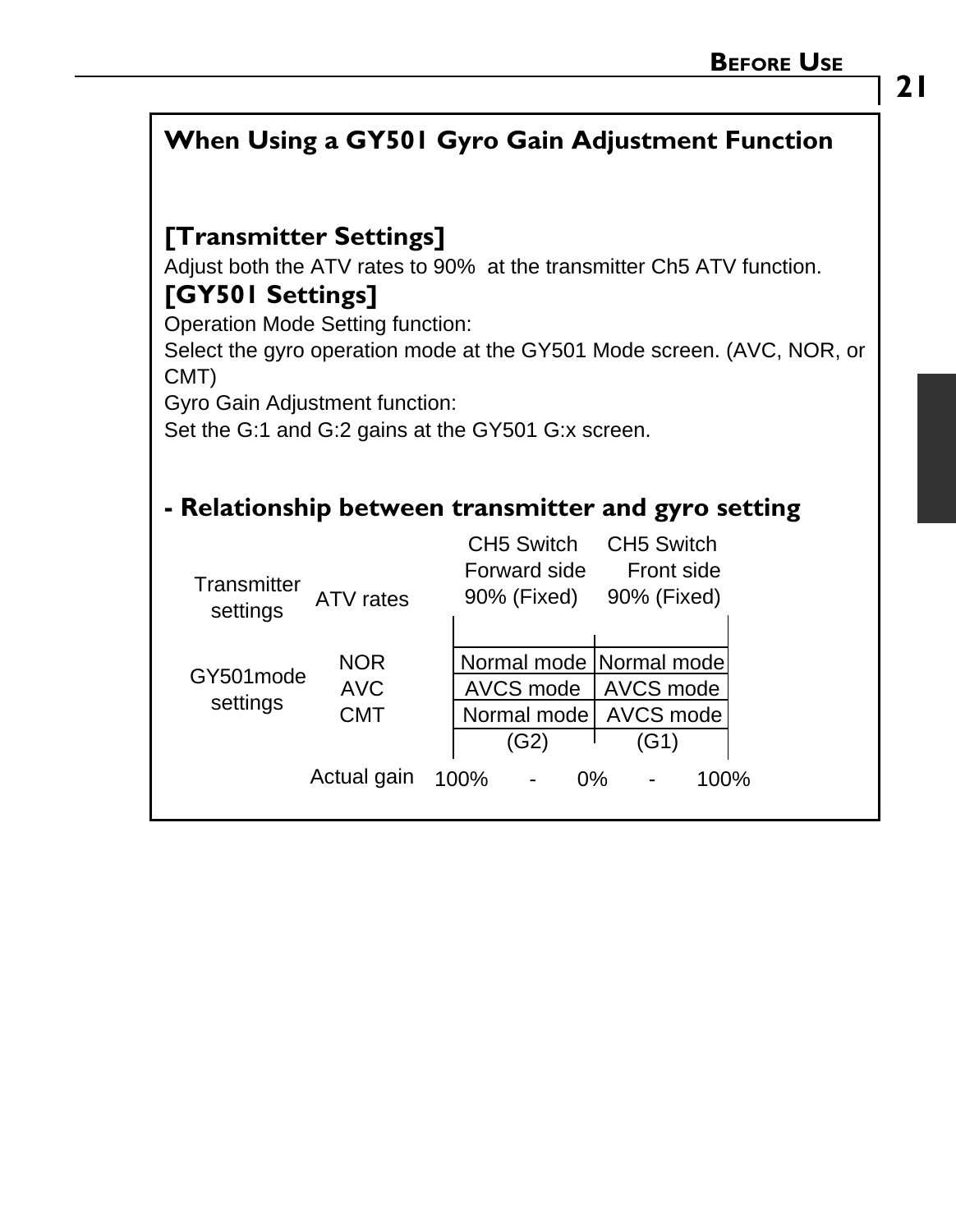#### **BEFORE USE**

#### **Initialization**

When the power switch is turned on, the GY501 automatically obtains the reference signal for AVCS function correction and initializes itself.

### **ACaution Precautions When Turning on the Power Switch**

During initialization, the message \*\*INIT\* appears on the GY501 LCD screen.

- **Do not move the helicopter until this message disappears (in about 5 seconds).**
- **Also, do not move the transmitter rudder stick from the neutral position during this period.**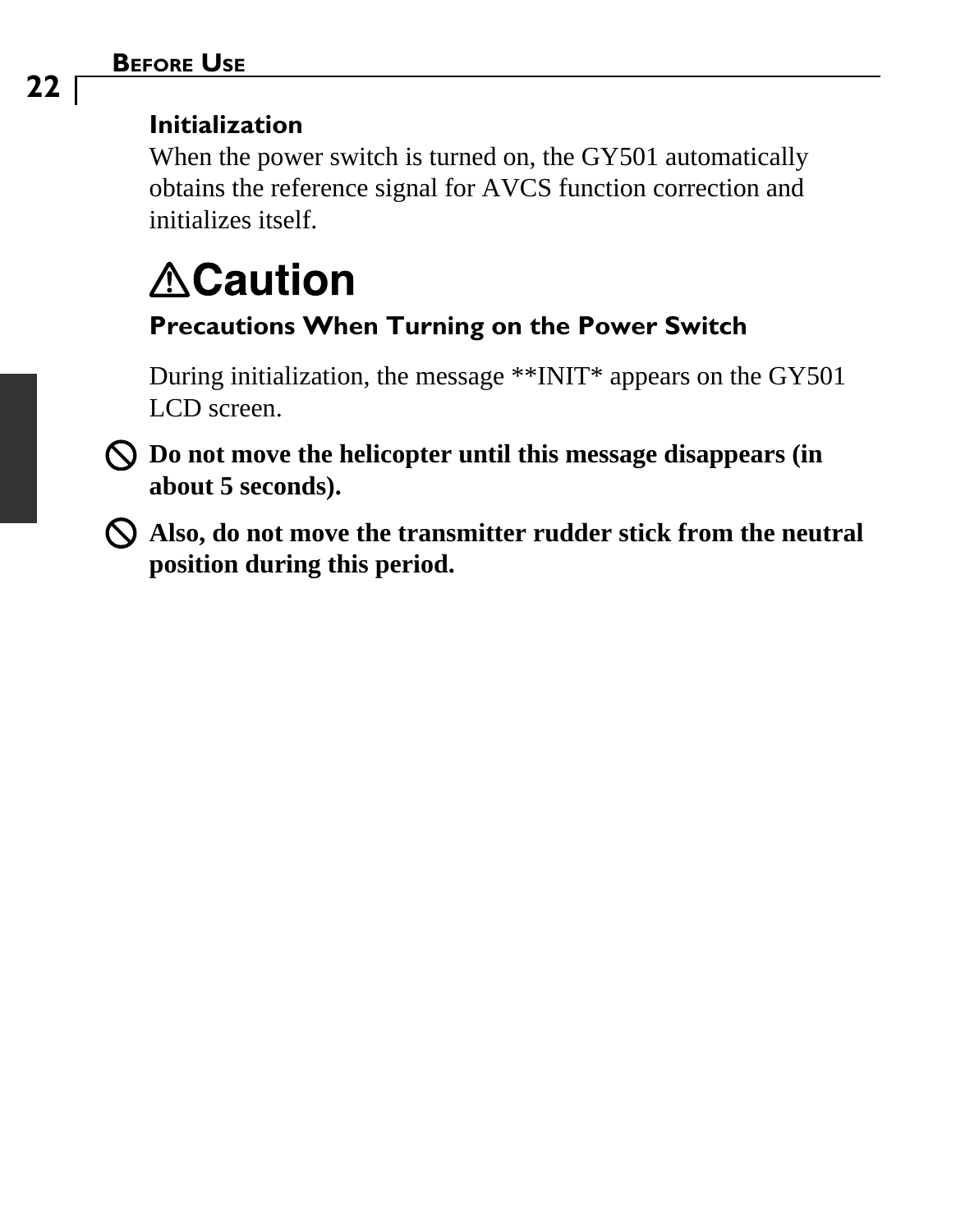#### **AVCS Mode Rudder Trim Reset Function**

When the GY501 is used in the AVCS mode only, the AVCS function automatically detects the rudder neutral position and rudder trim is essentially unnecessary. However, when the GY501 is used in the Normal mode, the neutral position is set by conventional rudder trimming.

In the AVCS mode, the rudder stick position when the power was turned on is memorized as the neutral position and when the rudder is trimmed during flight, the neutral position will change.

In the normal mode, when the rudder neutral position was reset, and the GY501 was switched to the AVCS mode in this state, the neutral position will change. To correct the difference in the neutral position in the Normal mode and the AVCS mode, the GY501 reads the rudder signal at the point at which it was switched from the Normal mode to the AVCS mode as the neutral reference point. Therefore, when switching the GY501 from the Normal mode to the AVCS mode, the following precautions are necessary:

### **[At power ON]**

- When the power was turned on in the Normal mode, the rudder neutral position already memorized in the GY501 is used.

- When the power was turned on in the AVCS mode, the rudder signal at that point is memorized and updated.

### **[During use]**

- When using the GY501 in the AVCS mode, set revolution mixing to OFF.

- When the rudder was re-trimmed in the Normal mode and the new trim position also affects the AVC mode, the rudder trim neutral position must be memorized in the GY501. In this case, quickly switch (interval of within 1 second) the transmitter remote gain switch between the Normal and AVCS sides at least three times at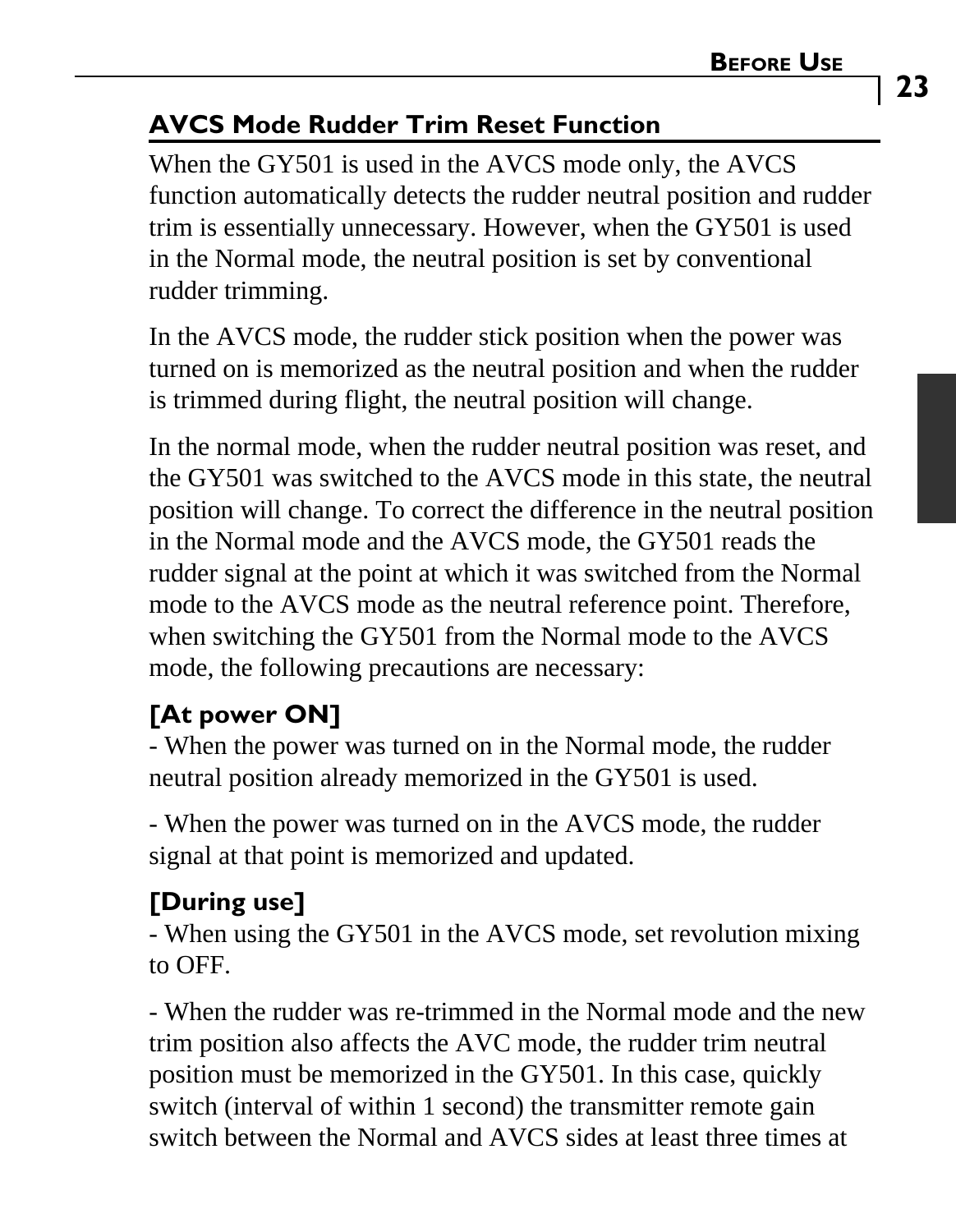#### **BEFORE USE**

the neutral trim position set in the Normal mode. This memorizes the new rudder neutral position in the GY501. When the transmitter has a function that allows trim setting for each flight condition, such as the T9Z, the AVCS mode trim position is fixed and this operation is unnecessary.

Note: The rudder neutral position is memorized inside the GY501. When the rudder neutral position was changed by the linkage, the rudder neutral position in the AVCS mode must always be re-read before use.

#### **Re-reading method**

Turn on the transmitter in the AVCS mode, then turn on the gyro .

Or quickly switch (interval of within 1 second) the remote gain channel switch between the AVCS mode and Normal mode at least three times with the transmitter in the ON state. This memorizes the new rudder position inside the GY501.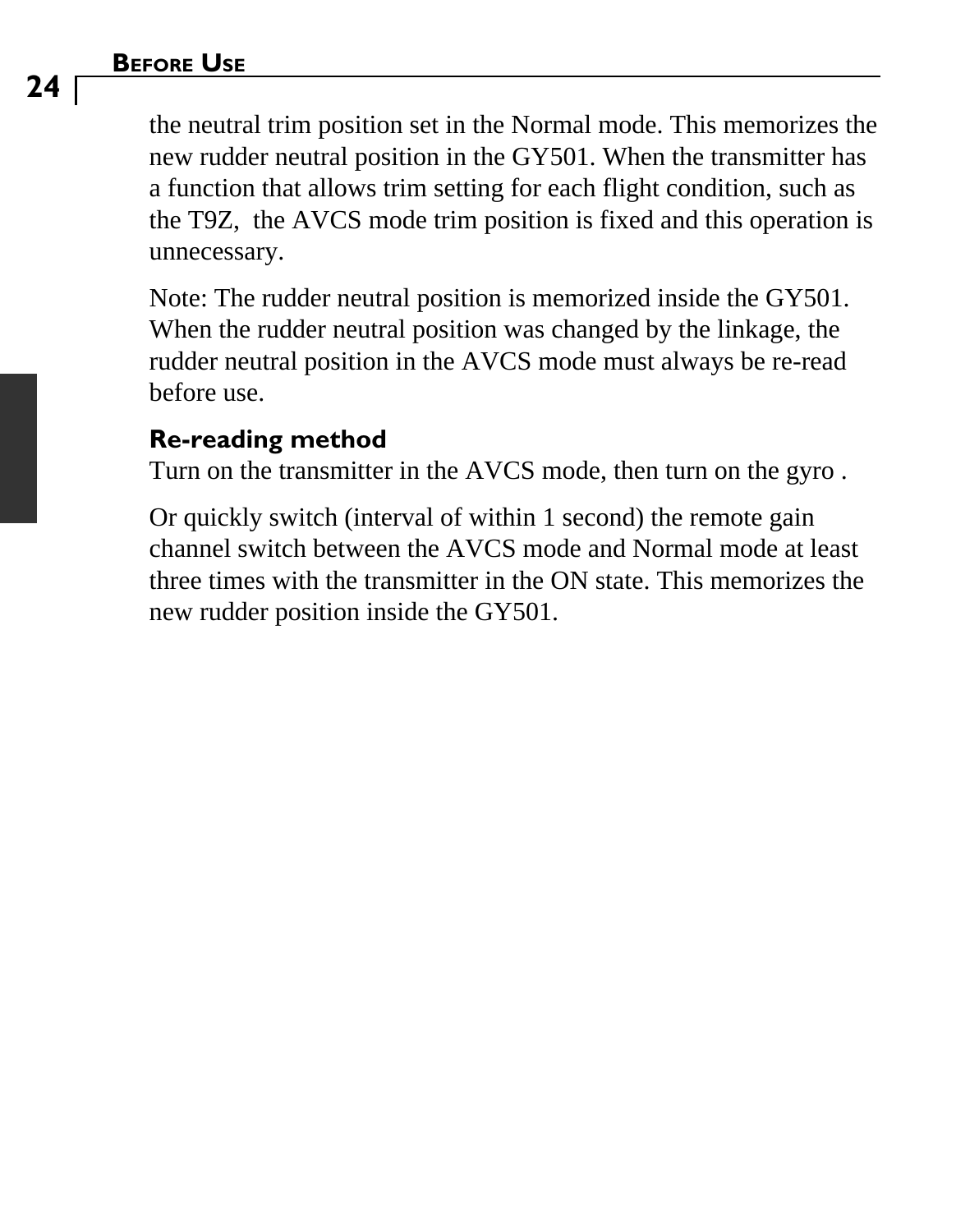#### **Differences Between AVCS Gyro and Conventional Gyro**

Compared to a convention gyro, the AVCS gyro has a substantially improved tail control capacity. Gyro operation also differs from that of conventional systems in a number of ways.

The following sequentially describes the conventional gyro and the AVCS gyro.

#### **Conventional gyro**

The conventional gyro detects movement of the helicopter's tail and controls the rudder servo so that movement of the tail stops.

Now, consider hovering when the helicopter is exposed to a side wind, the tail drifts. When the tail drifts, the gyro detects the tail rotation angular velocity and operates the servo in the direction that stops the tail from moving. Drifting of the tail is stopped by control from the gyro. When the tail stops drifting, the control amount from the gyro becomes zero. Since the helicopter is always exposed to side wind, even in this state, the tail starts to drift again. When the tail drifts, the gyro tries to stop it again. The "drifting stop" operation is repeated and the tail continues to drift in the wind direction in this manner. The higher the gyro sensitivity, the smaller the amount of this drift. However, if the sensitivity is high, hunting will occur and, therefore, the sensitivity amp has a limit.

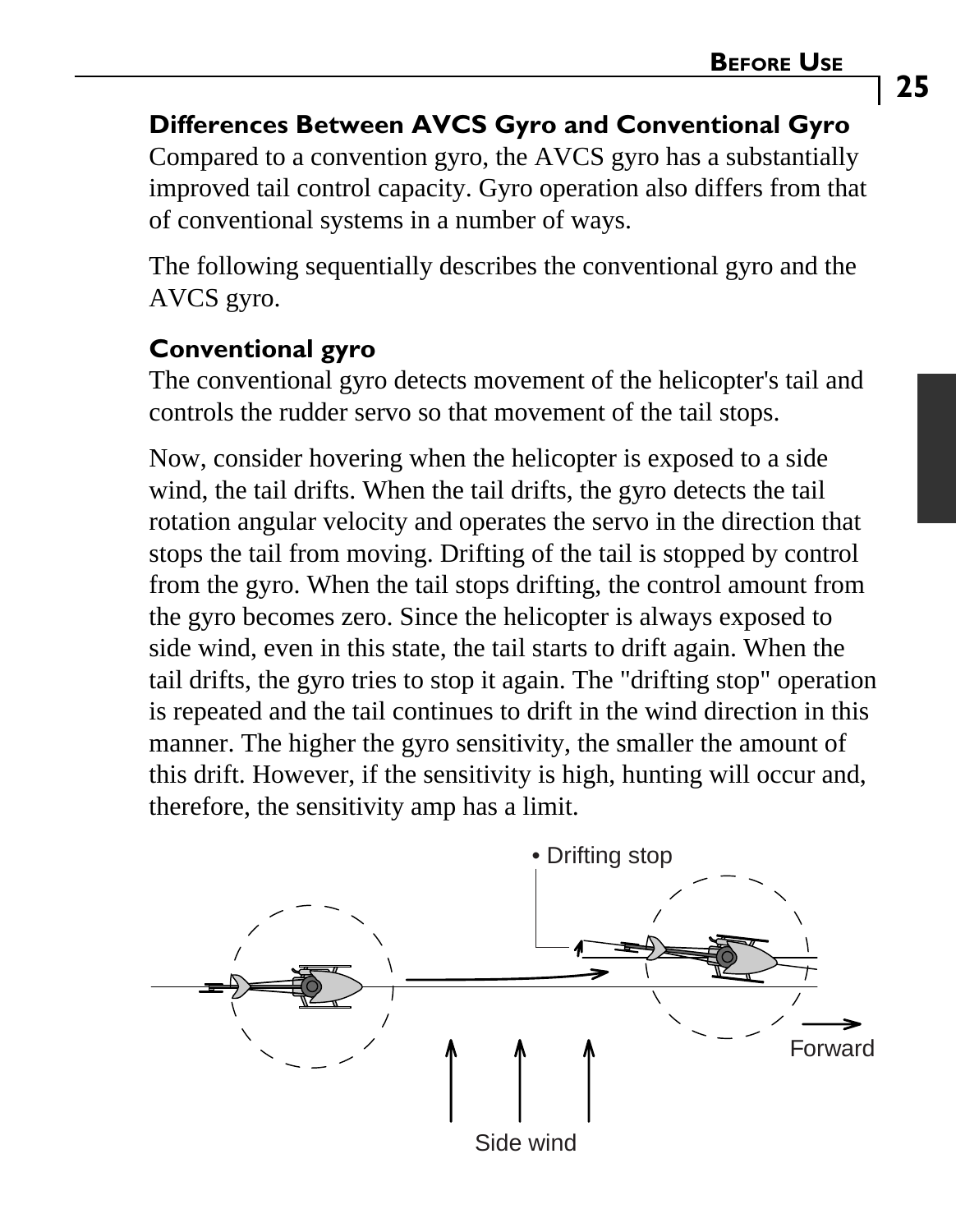#### **AVCS gyro**

This following describes how the AVCS system works when the helicopter is exposed to a side wind while hovering, the same as the preceding item. When the helicopter is exposed to a side wind, the tail begins to drift. The gyro controls the servo so that the movement of the tail stops, the same as a conventional gyro. At the same time, a sensor is controlled so that the tail is rotated in the opposite direction (returns to the original position). In short, the conventional gyro performs an operation known as "drifting stop", but the AVCS system performs an operation that "stops drifting and returns to original position". The "return to original position" operation added to the AVCS system improves rudder trim operation. In other words, the gyro can automatically trim the rudder against side winds. This also applies to reverse flight. When a helicopter is flying in the forward and reverse directions, the rudder trim is changed to advance, but with the AVCS system, this trim change is performed automatically and instantaneously so that the tail remains extremely stable even during high-speed reverse flight.

The AVCS system requires a high-precision angular velocity sensor. The GY501 realizes a high-precision angular velocity detection function and extremely small output drift by using a new type of gyro sensor. This minimizes rudder neutral position drift during flight and eliminates the need to trim the rudder during flight.



• The tail remains extremely stable.

**26**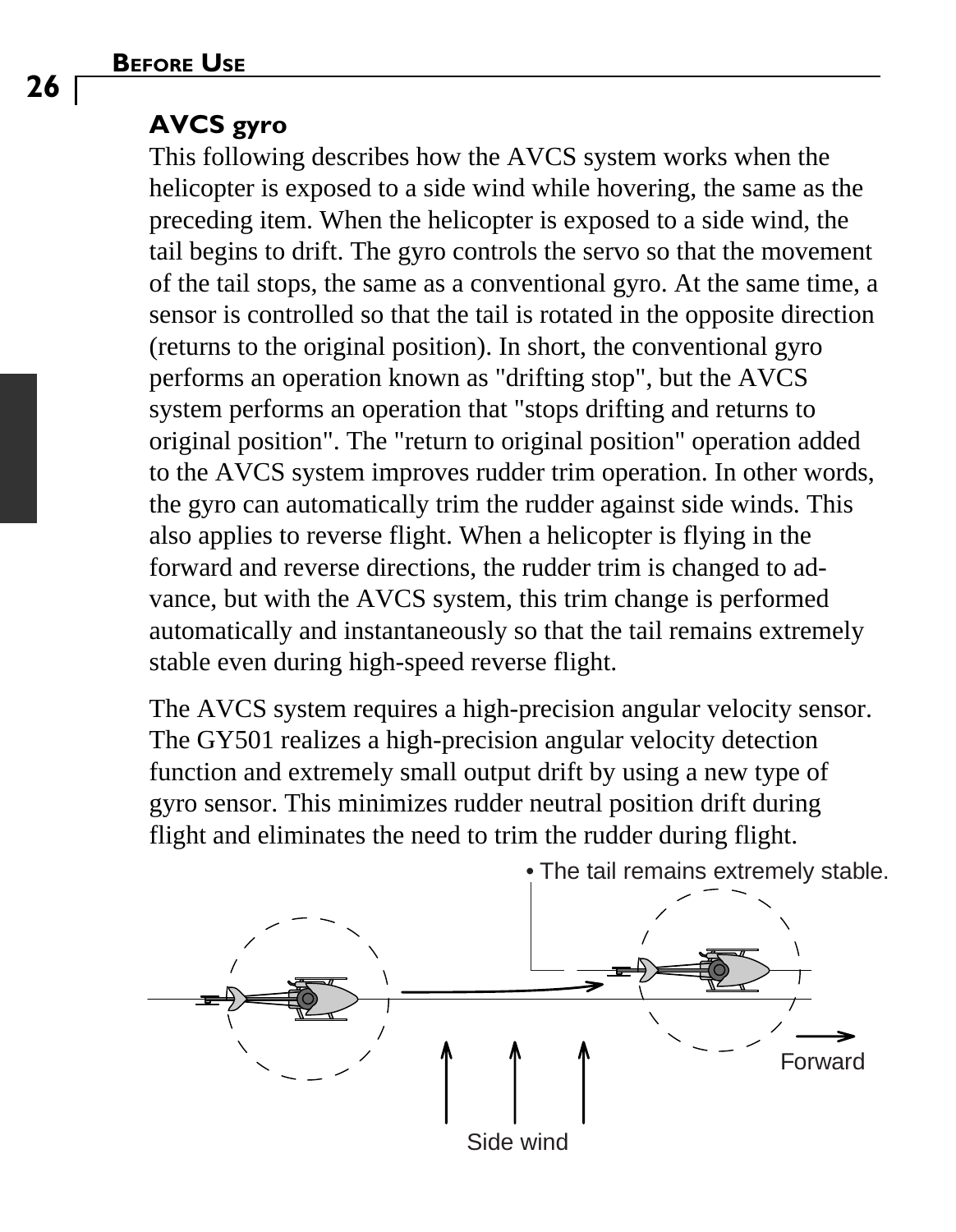#### **Differences in rudder control method**

The following describes the differences between conventional gyro and AVCS gyro rudder control.

The conventional gyro sends the rudder control signals from the transmitter to the rudder servo and starts to move the tail. When the tail moves, the gyro detects this movement and generates a signal to stop it. If the tail continues to move even in this state, a rudder control signal larger than the signal from the gyro must be applied from the transmitter. That is, the difference between the rudder control signal from the transmitter and the control signal that attempts to stop this from the gyro becomes the actual amount of movement of the tail. Ordinarily, the rudder control signal is amplified several times over by the gyro amp and is balanced with the gyro control signal so that the transmitter can be used at the normal steering angle.

The AVCS system uses a different rudder control method. As described in the preceding section, it has additional functions that "attempt to return movement by external force to the original position" and that generate an angular velocity proportional to the rudder control signal. That is, it functionally controls the speed of rotation of the tail. The original AVCS (Angular Vector Control System) came from this. In the AVCS mode, when the transmitter rudder stick is moved when the helicopter was stopped, the rudder servo controls operation until the tail reaches the specified rotational speed. Trim deviation of the rudder control signal also becomes a signal that causes the tail to turn so that even a little trim deviation causes the tail to move. Therefore, the rudder trim is made the same in all flight states and must match the neutral reference signal at the gyro. The method of reading the rudder neutral signal at the gyro will be described separately. Since the rudder mixing signals from the transmitter also become a tail rotation signal, all the rudder mixing functions must be disabled.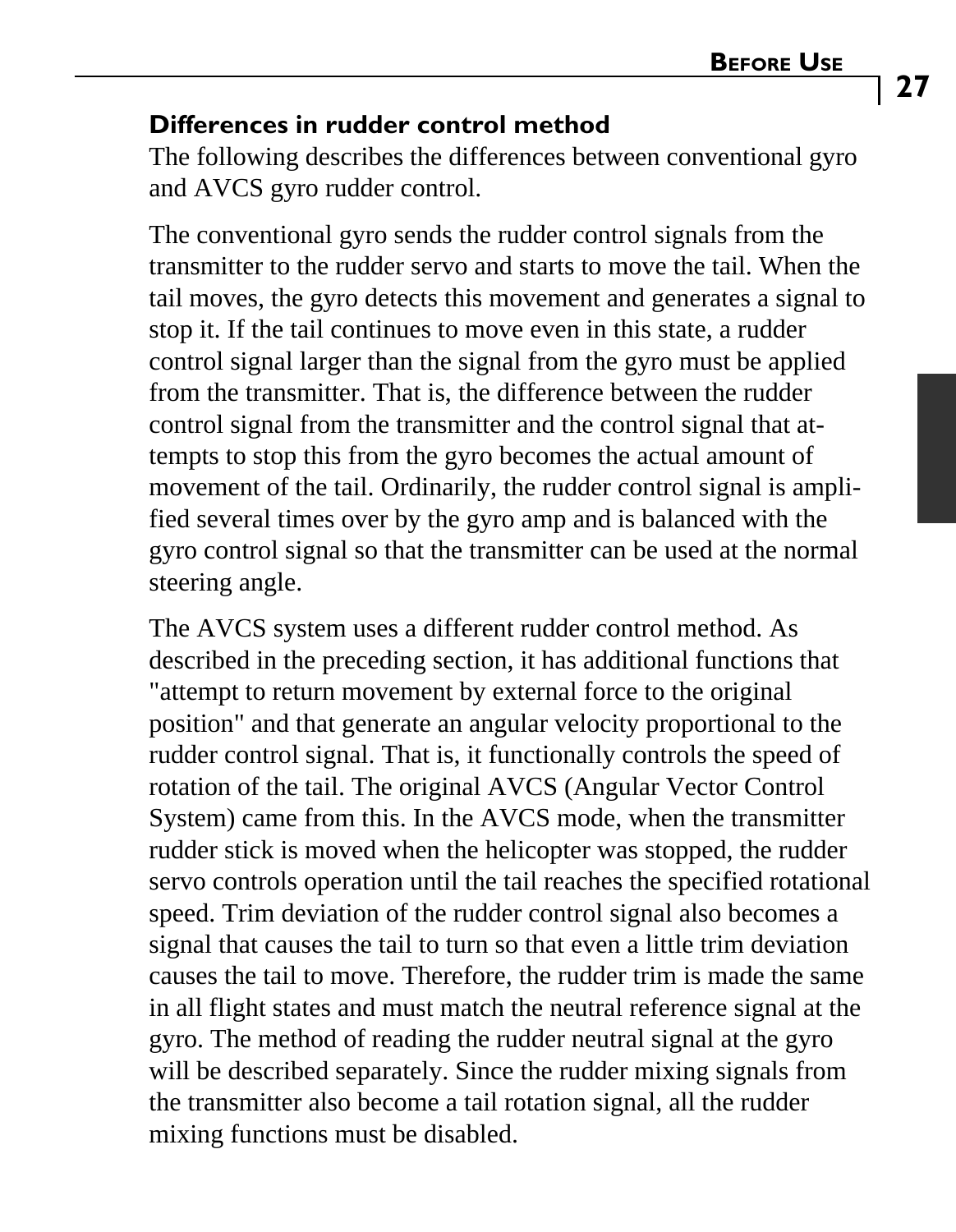#### **BEFORE USE**

In the AVCS mode, the gyro automatically trims the rudder so that linkage changes cannot be verified. Initially, the GY501 trims the rudder by flying in the Normal mode to take the rudder linkage neutral position. This centers the linkage. At this time, this rudder neutral reference point is read to the GY501.

Giving the gyro the rudder neutral reference signal and performing tail operation by referring to this signal in the AVCS mode in this way is how the AVCS system differs from the conventional system.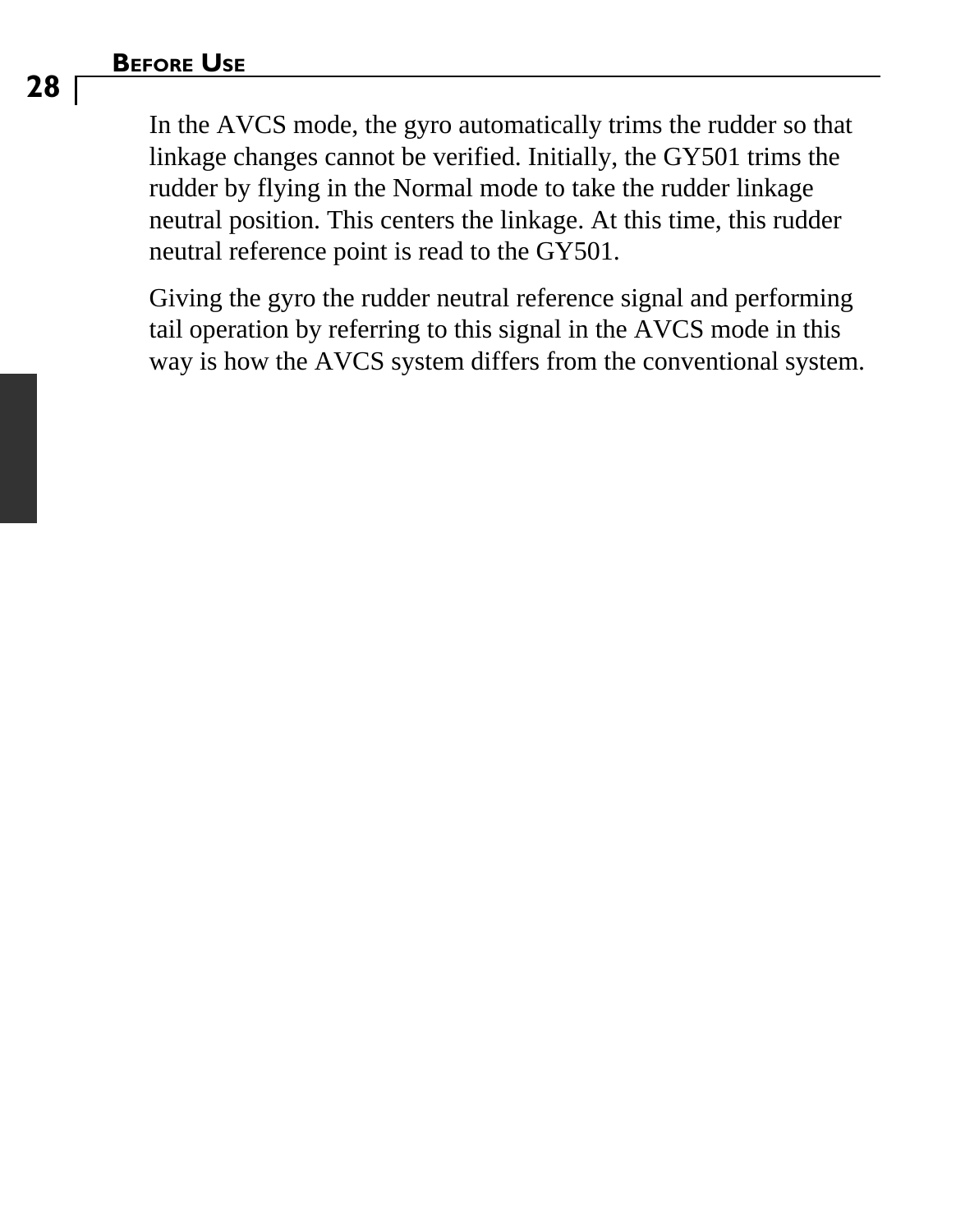### **29**

# **ASSEMBLY AND ADJUSTMENT**



## **∆Warning**

#### **Connector Connection Insert the connectors fully and firmly.**

If vibration, etc. causes a connector to work loose during flight, the heli may crash.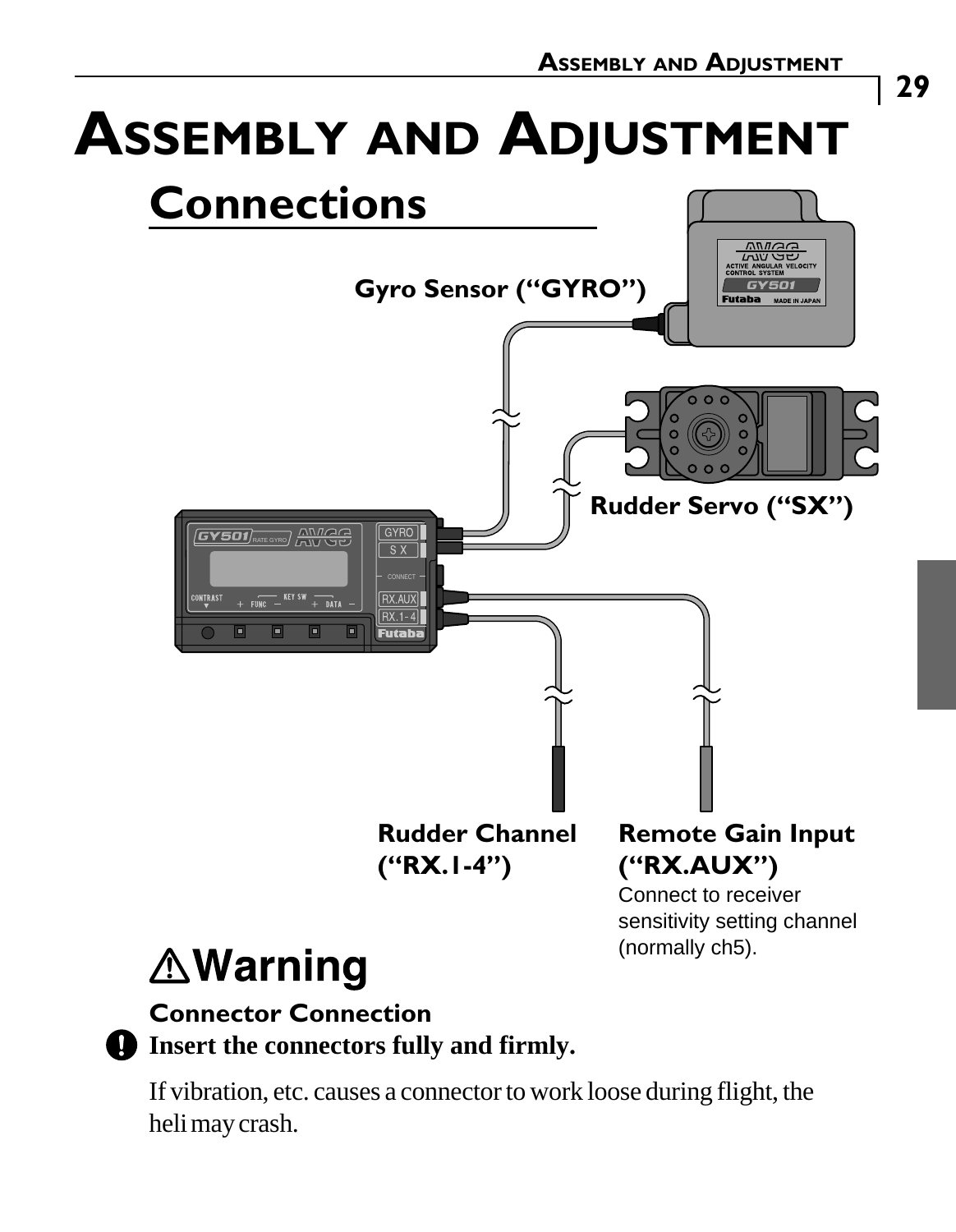**30**

# **Mounting the Gyro Sensor**

The gyro sensor is extremely sensitive to vibrations. Always use the attached sensor tape to mount the gyro sensor. Stick the sensor tape to the center of bottom of the sensor and firmly stick the sensor to a flat part of the helicopter frame so that it does not touch the frame. Mount the sensor so that the bottom of the sensor is level with the rotating surface of the tail.



## **ACaution**

- **Always use the attached sensor tape to mount the gyro sensor.** Always reinstall the sensor tape if it has started to separate or tear.
- **Do not get fuel, waste oil, etc. on the gyro sensor.** The special paint may dissolve.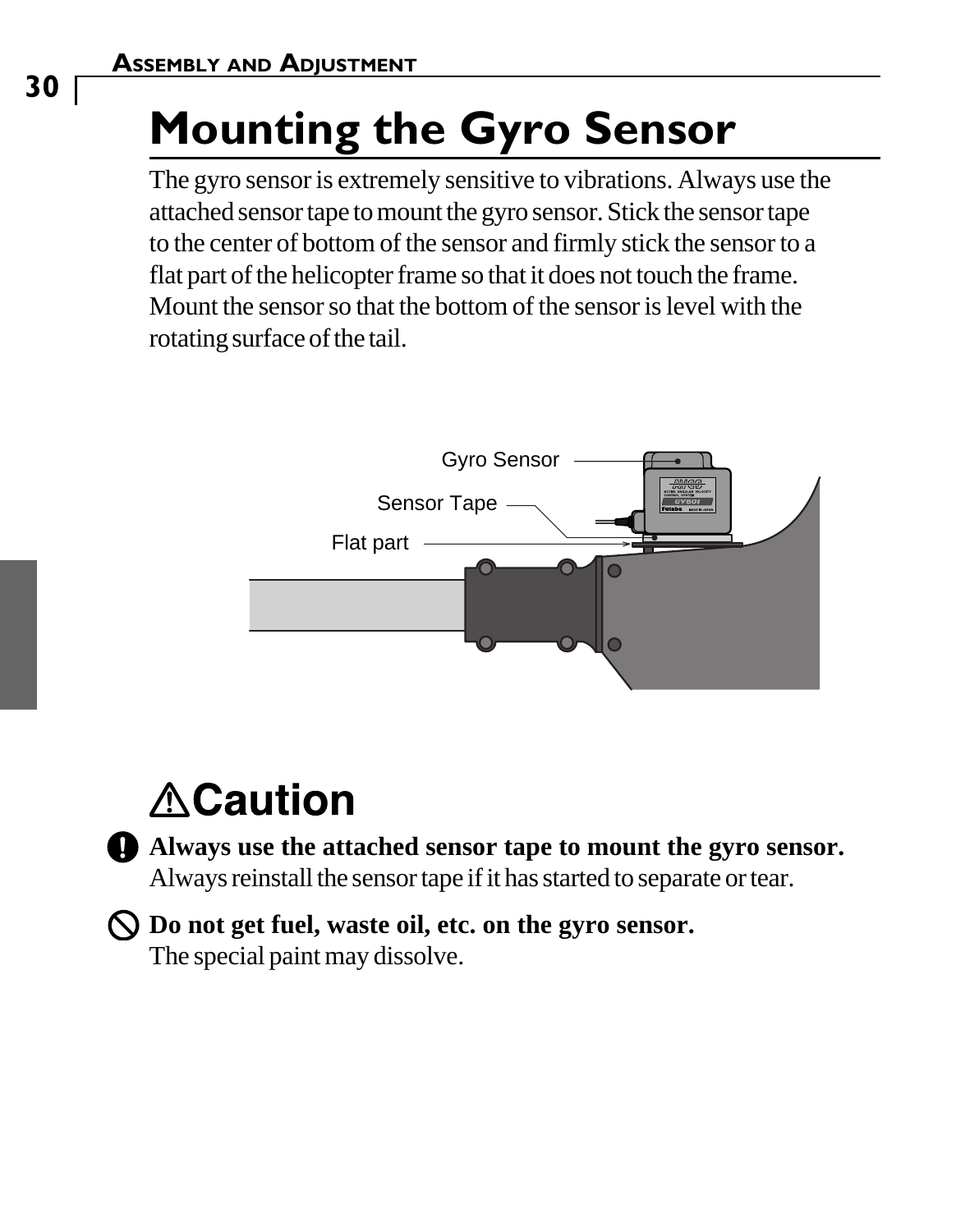# **Use**

The following describes basic use of the GY501. Note that in the AVCS mode, operation is somewhat different than that of a conventional gyro.

#### **Initial setting**

1) Set the gyro operating direction at the GDir screen.

| n<br>п<br>▪<br>œ | ш<br>ī<br>ш<br>Ħ<br>▪ | <br>'nш<br>÷<br>▪<br>┅<br>ш<br>▪<br>▪<br>п<br>т<br>۰,<br>п<br>m |
|------------------|-----------------------|-----------------------------------------------------------------|
|------------------|-----------------------|-----------------------------------------------------------------|

(See page 39 for setting method)

2) Set the servo operation limit range at the Lmtx screen.

| n<br>ī<br>т<br>٠<br>ī<br>п<br>٠<br>٠<br>٠<br>ш.<br>÷<br>ш<br>n | x<br>ı<br>۰<br>٠<br>m |
|----------------------------------------------------------------|-----------------------|
|----------------------------------------------------------------|-----------------------|

(See page 42 for setting method)

- Adjust the servo travel so that it is within the linkage range.

3) Set the gyro operation mode at the Mode screen.



(See page 42 for setting method)

- To use the GY501 in the Normal mode only, set to "Nor". To use the GY501 in the AVCS mode only, set to "AVC". When switching between the AVCS mode and Normal mode, set to "CMT". - When using the GY501 in the "CMT" mode, the AVCS and Normal mode sensitivities must be set while hovering and during flight. Therefore, a transmitter (T9Z, T8UHsuper, etc.) with a gyro mixing function is necessary.

The following shows how to use the GY501 in the CMT mode.

4) Adjust the gyro gain.

| <b>SILLER</b><br>.,<br>٠.<br>m<br>٠<br>ш<br>u<br>11<br>m<br>m<br>۰<br><b>SILLER</b><br><br>੶ |  |
|----------------------------------------------------------------------------------------------|--|
|----------------------------------------------------------------------------------------------|--|

(See page 39 for setting method)

- The GY501 initial sensitivity is 100% for both the G1 and G2 gains.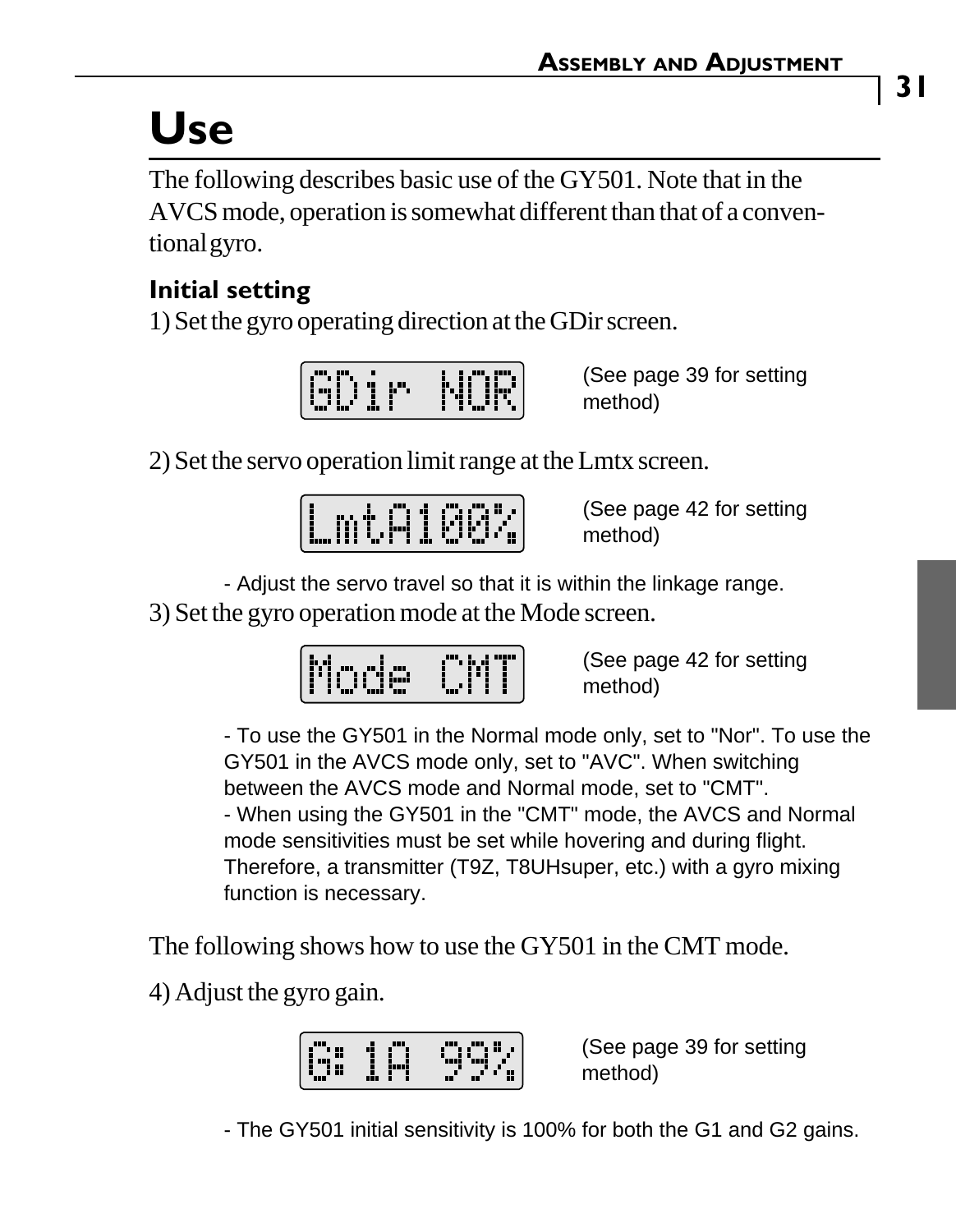When using a T9Z transmitter, set the sensitivity at the transmitter without changing the 100% reference value. Use the following values as the sensitivity setting standard:

- Call the T9Z GYR setup screen.

- Adjust the sensitivity when hovering to 85% at the AVCS side and 15% at the normal side.

- Set the sensitivity during flight to 70% and 30% in the AVCS and normal modes, respectively.

- At this time, 70% is displayed on the GY501 sensitivity display when hovering and 40% is displayed on the GY501 sensitivity display during flight.

\*1: The GY501 sensitivity becomes 0% at 50%. When set over 50%, the GY501 operates in the AVCS mode and when set under 50%, the GY501 operates in the Normal mode. When setting is changed 1%, the gyro sensitivity is changed 2%.

When using a transmitter that does not have a gyro sensitivity switching function, connect the sensitivity setting connector to a vacant channel and display the GY501 sensitivity setup screen and set the G1 and G2 gains.

Sensitivity can also be fine adjusted using the transmitter ATV function.

5) Check the transmitter settings in the AVCS mode.

- Set all the rudder mixing functions to INH.
- Set the hovering and flight rudder trimmers to the same position.
- Make the rudder ATV 100% at all conditions.
- Set the T9Z condition delay function to INH.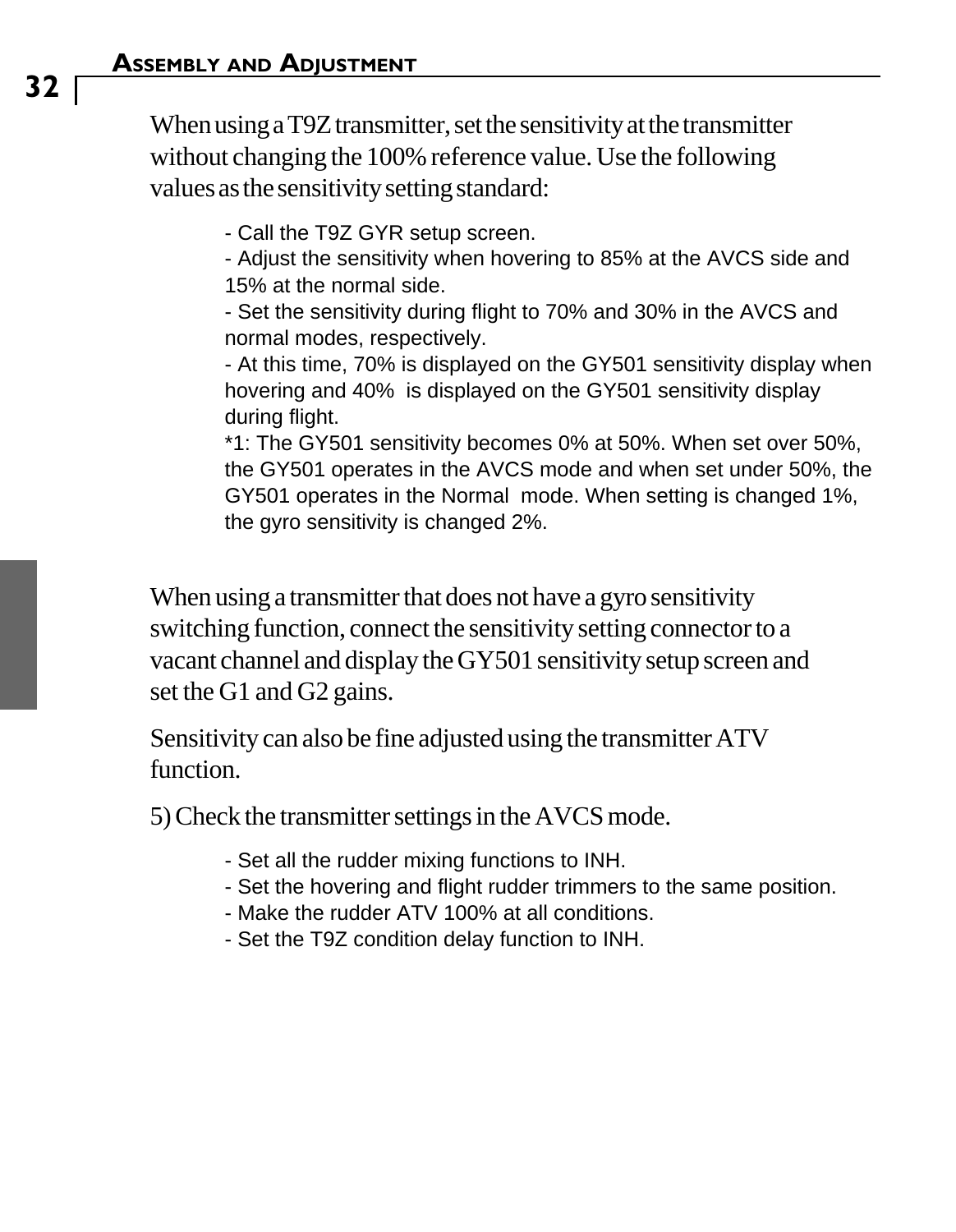#### **Flight Adjustments**

1) Turn on the transmitter power, then turn on the receiver power.

- Never move the model or rudder stick during the 5 seconds the "INIT" display blinks.

2) Hover in the Normal mode and adjust the rudder neutral position.

- In the AVCS mode, the rudder neutral position is automatically set, and linkage changes cannot be verified. First, perform rudder neutral adjustment in the Normal mode.

- Move the transmitter trim lever and reset the neutral position. When the rudder servo neutral position has changed considerably, readjust the linkage.

3) When the transmitter rudder trim was adjusted, the rudder neutral data must be read to the GY501. Therefore, always perform the following operations:

> - Switch the transmitter sensitivity switch quickly (internal of within 1 second) between AVCS and Normal at least three times. "\*\*\*\*" is displayed on the LCD screen to show that data is being memorized. During this operation, never move the transmitter rudder stick from the neutral position for at least 1 second immediately after switching the switch in the state in which the model is on the ground. Memorization and updating is executed only when the sensitivity switch is in the AVCS mode position.

4) Set the sensitivity to the position at which hunting does not occur during hovering and flight.

> - In the AVCS mode, when the sensitivity is lower than the suitable sensitivity, operation that resembles conventional hunting or operation that seems to be the opposite of operation of a conventional gyro, such as a slight drifting of the tail when the sensitivity is high may occur. Therefore, use a method that finds the suitable value by checking neutral suppression and pirouette stopping by raising and lowering the sensitivity.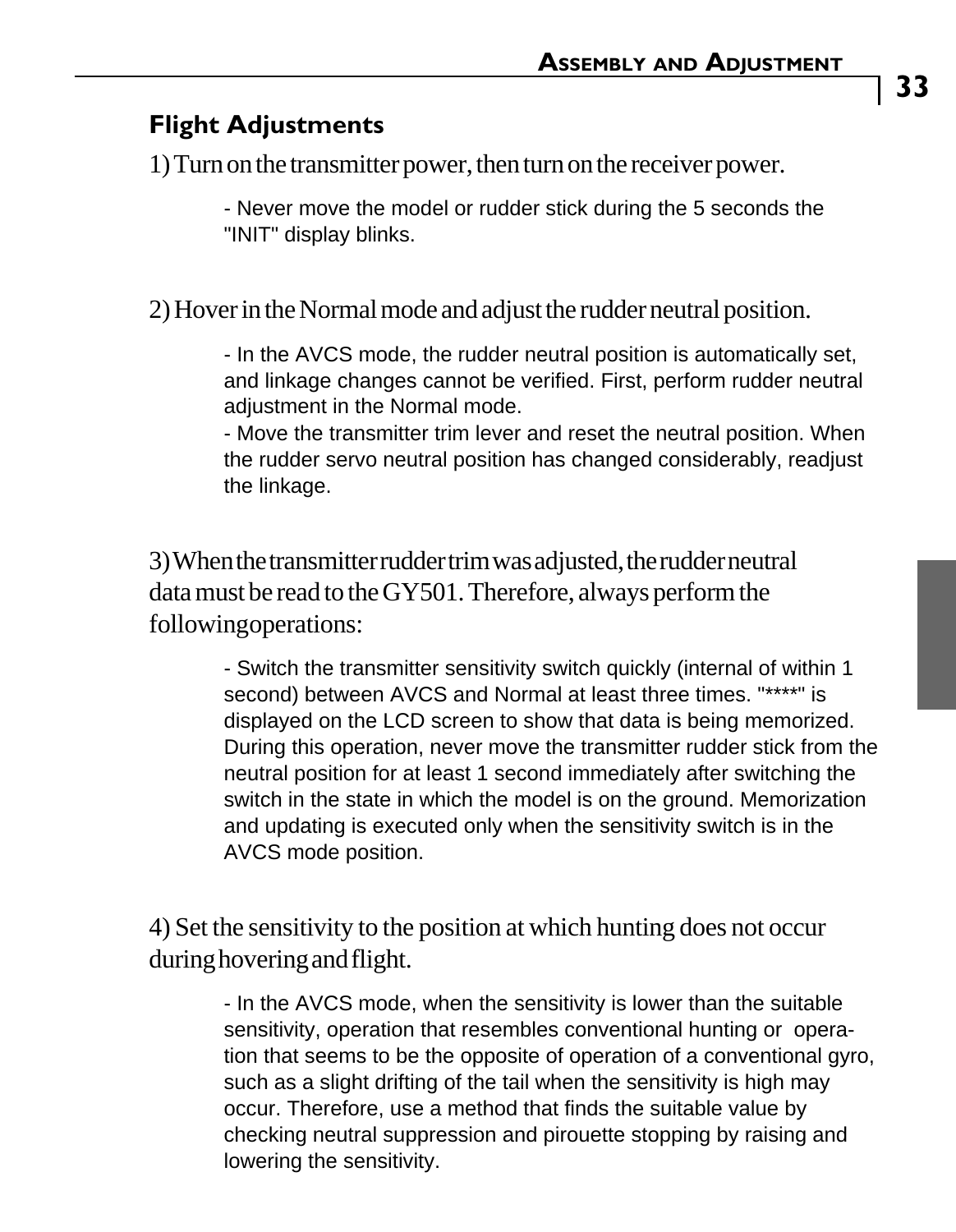5) Adjust the hovering and flight rudder effect using the transmitter's D/R or AFR function.

> - Do not adjust with the ATV function. If the ATV function is used, trimming may change.

(If necessary)

6) When you sense a difference in the rudder effect between the AVCS and Normal modes, adjust using the GY501 rudder control linkage.

$$
\fbox{NCGA1002}
$$

(See page 40 for setting method)

- Adjustment method

When the rudder effect in the AVCS is different from the rudder effect in the Normal mode after adjustment was performed using the transmitter's D/R or AFR function, adjust the difference using the NCGx parameter.

7) Adjust the left and right pirouette stopping state by control delay andtracking.

| <b>ION IH</b> |     | (See page 40 for setting<br>method) |
|---------------|-----|-------------------------------------|
| <b>CP RP</b>  | -14 | (See page 41 for setting<br>method) |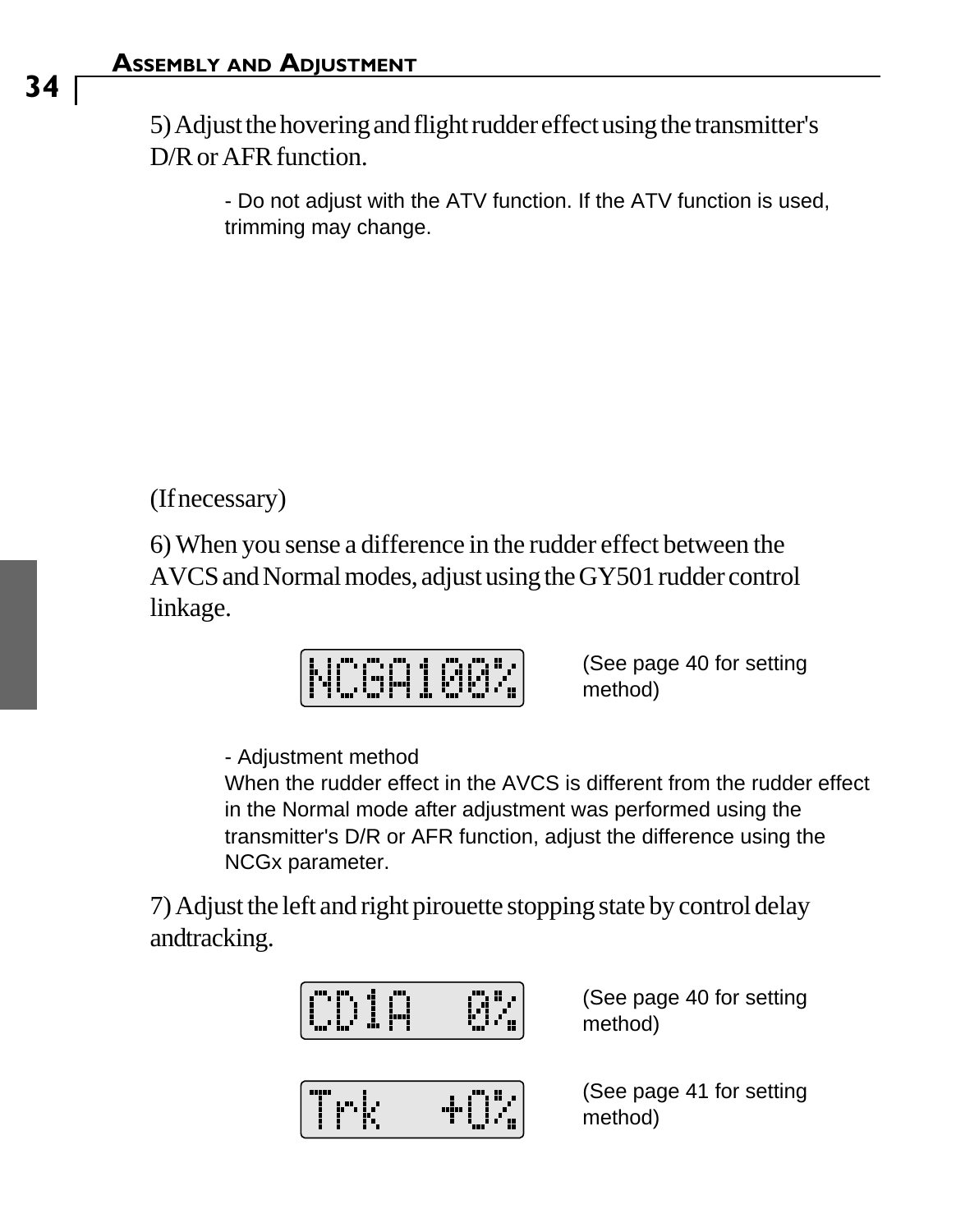- Adjustment using the delay function of the T9Z transmitter is also possible. Since the gyro gain also has a large effect on the stopping state, make this adjustment after adjusting the sensitivity.

8) When you want to use rudder mixing in the Normal mode, set the transmitter so that rudder mixing is applied only during Normal mode operation. Never use rudder mixing in the AVCS mode.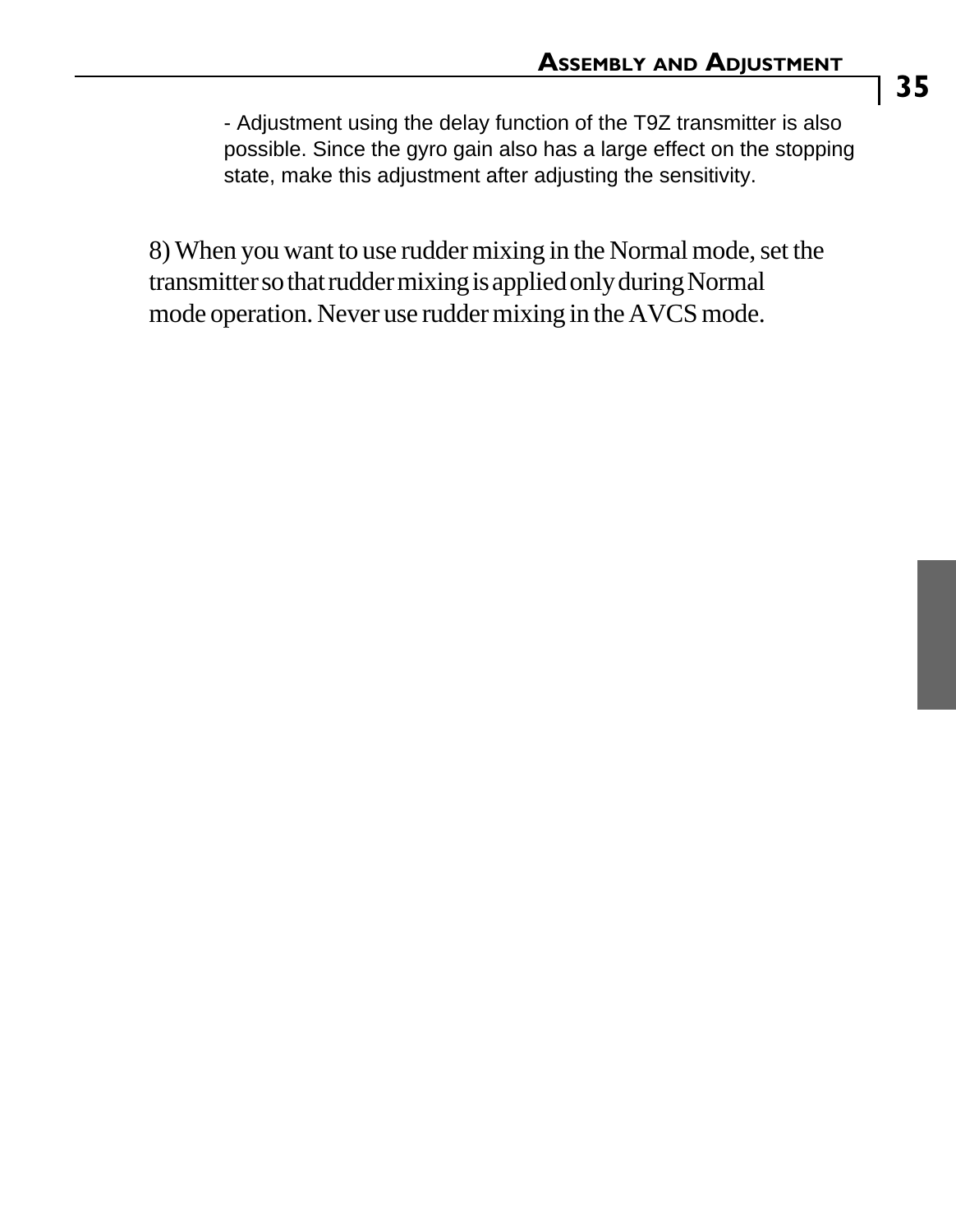**DATA SETTING**

# **DATA SETTING LCD Display and Edit Keys**

#### **LCD display**

Set data display and operation status monitoring are possible.



#### **Edit keys Setup screen call**

The setup screens can be sequentially called with the FUNC+ or FUNC- key. For the order in which the setup screens are called, see the function map.

#### **Data setting**

Perform data setting with the DATA+ or DATA- key. When setting a value, the data is increased when the DATA+ key is pressed and is decreased when the DATA- key is pressed. The mode can also be selected using either the DATA+ or the DATA- key.

### **Low Battery Alarm**

When the power supply voltage drops to 3.8V, "LOW Batt" is displayed. When this message is displayed, quickly stop operation and charge the Nicd battery.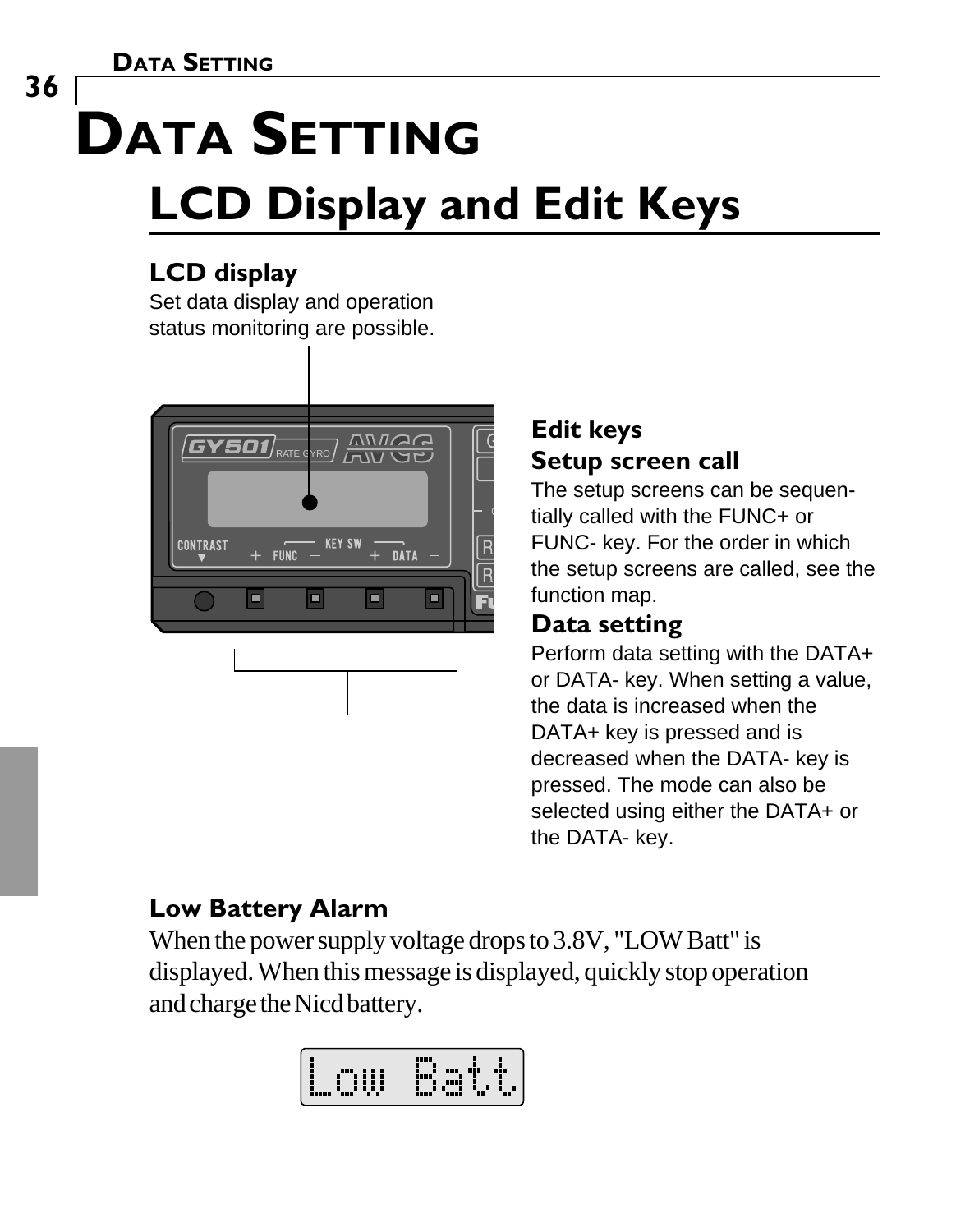## **Function Map**

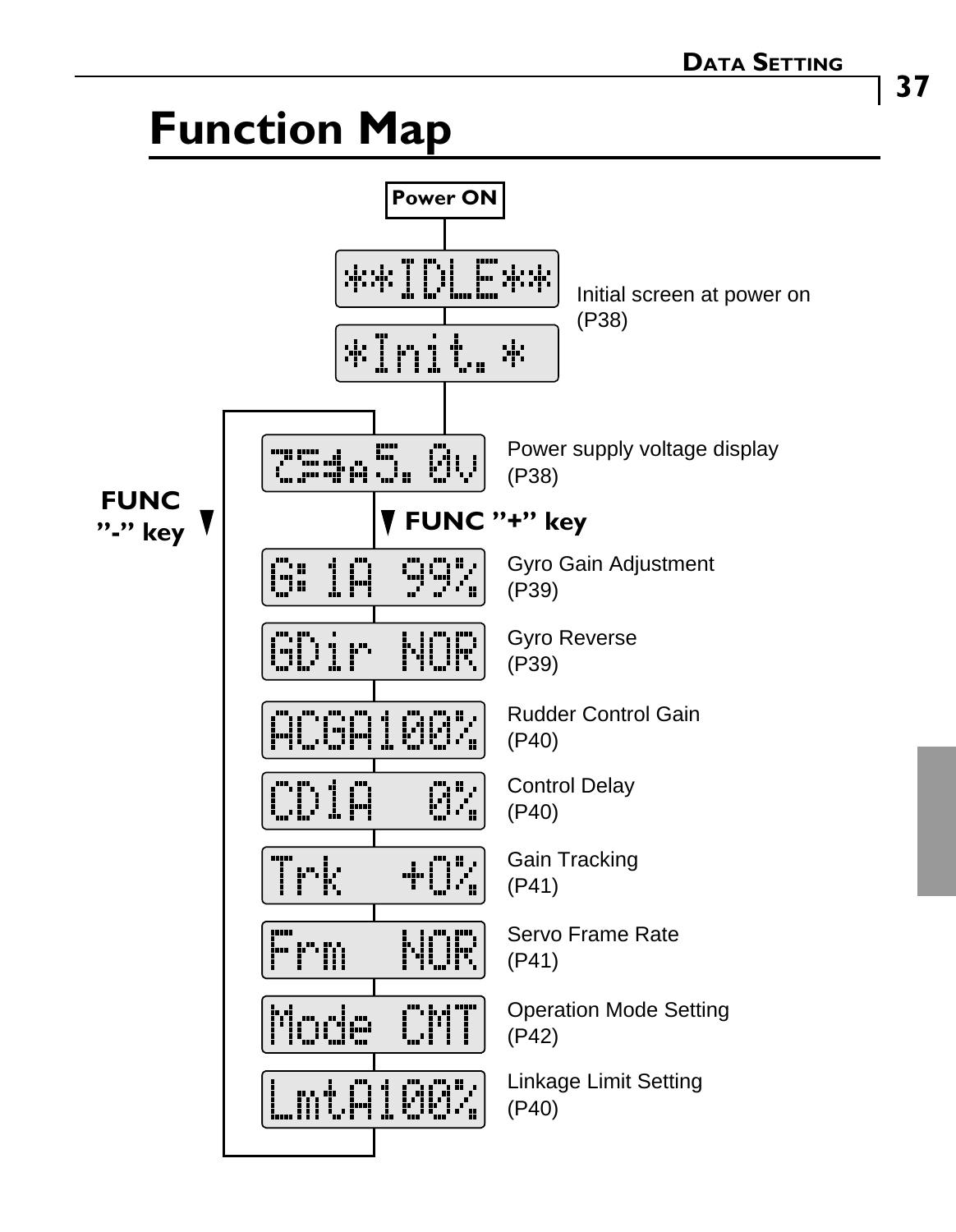# **Setting of Each Function**

#### **Initial screen at power on**

| - | m<br>$\blacksquare$<br>ш<br>T | п<br>┅<br>im | ,,,,,<br>im<br>ш<br>imu | . .<br>┅<br> |
|---|-------------------------------|--------------|-------------------------|--------------|
|   | <br>i<br>œ.                   | 88<br>ш      | m<br>т                  |              |

This is the initial screen at power on. When the transmitter power is off, "\*IDLE\*\*" is displayed until the transmitter power is turned on. After the transmitter power is turned on, "\*INIT\*\*\*" blinks for about 5 seconds to read the reference data. During this period, do not move the transmitter rudder stick or the helicopter. If the transmitter rudder stick or helicopter is moved by mistake, the rudder neutral position will change.

#### **Operation screen display / Power supply voltage display**

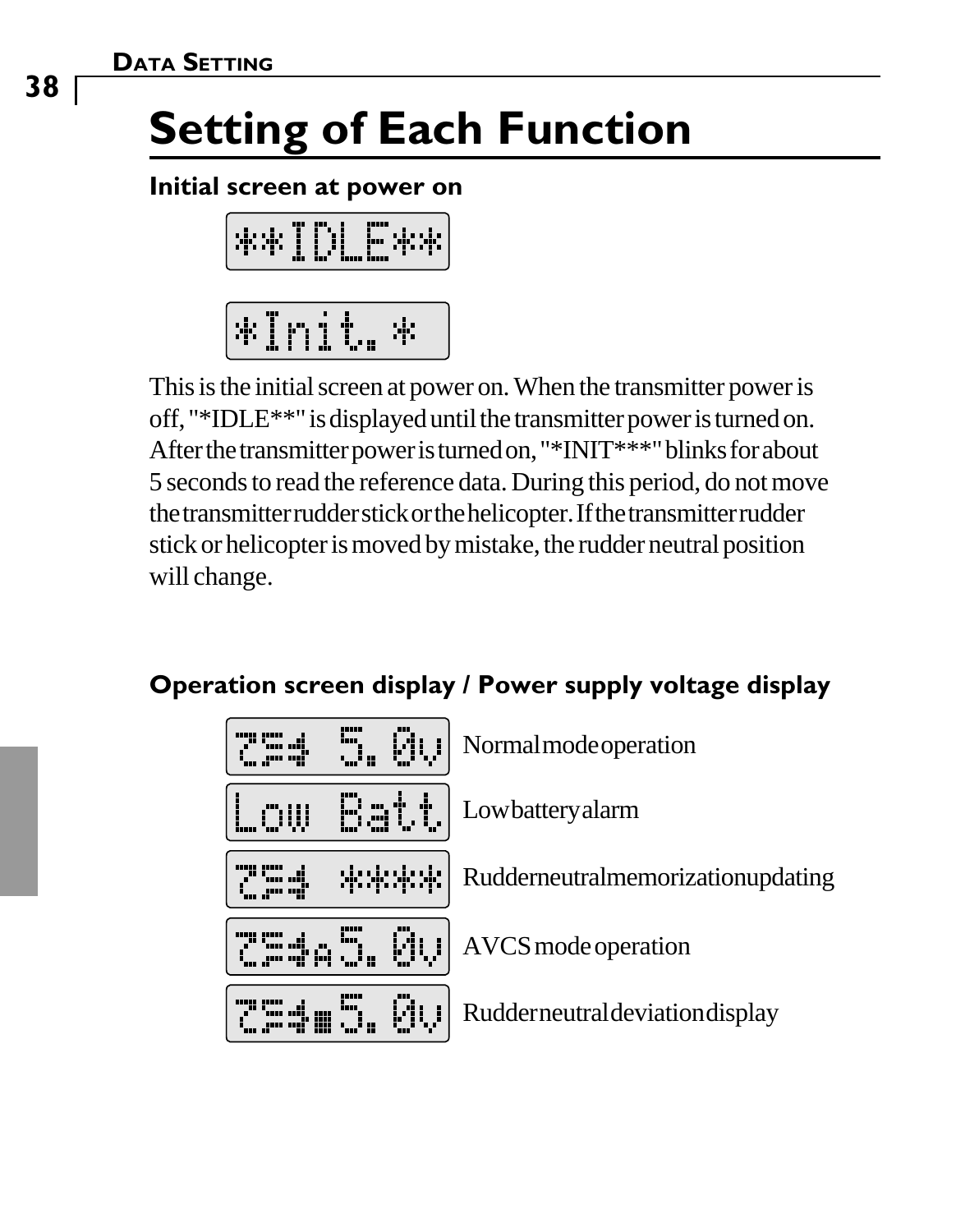Displays the receiver power supply voltage.When the voltage drops to 3.8V, "LOW BAT" is displayed. In the AVCS mode, "A" is displayed. When the rudder neutral full reset operation was performed, the "\*\*\*\*" mark, which indicates execution, is displayed. In the AVCS mode, when there is a difference between the transmitter rudder neutral position and the GY501 neutral data, the " " mark is displayed.

#### **Gyro Gain Adjustment**

| $\overline{\phantom{a}}$<br>ш<br>m |  | H      |
|------------------------------------|--|--------|
| ٠                                  |  | æ<br>æ |

Initial value: 100%

Performs gyro sensitivity adjustment. Two-point gain adjustment is possible. The setting range is 0 to 100%. When "A: or "N" is displayed in accordance with operation mode setting, the GY501 operates in the AVC mode and Normal mode, respectively. The gain display indicates the actual gain, and changes with transmitter remote gain adjustment.

#### **Gyro Reverse**

| ī<br>п<br>÷<br>÷ | ٠ | <br>п | <br>w.<br><br>٠<br>▪<br>.<br>4í |
|------------------|---|-------|---------------------------------|
| <br>ш<br>ш       |   |       | ٠                               |

Initial value: NOR

Sets the direction of operation of the gyro.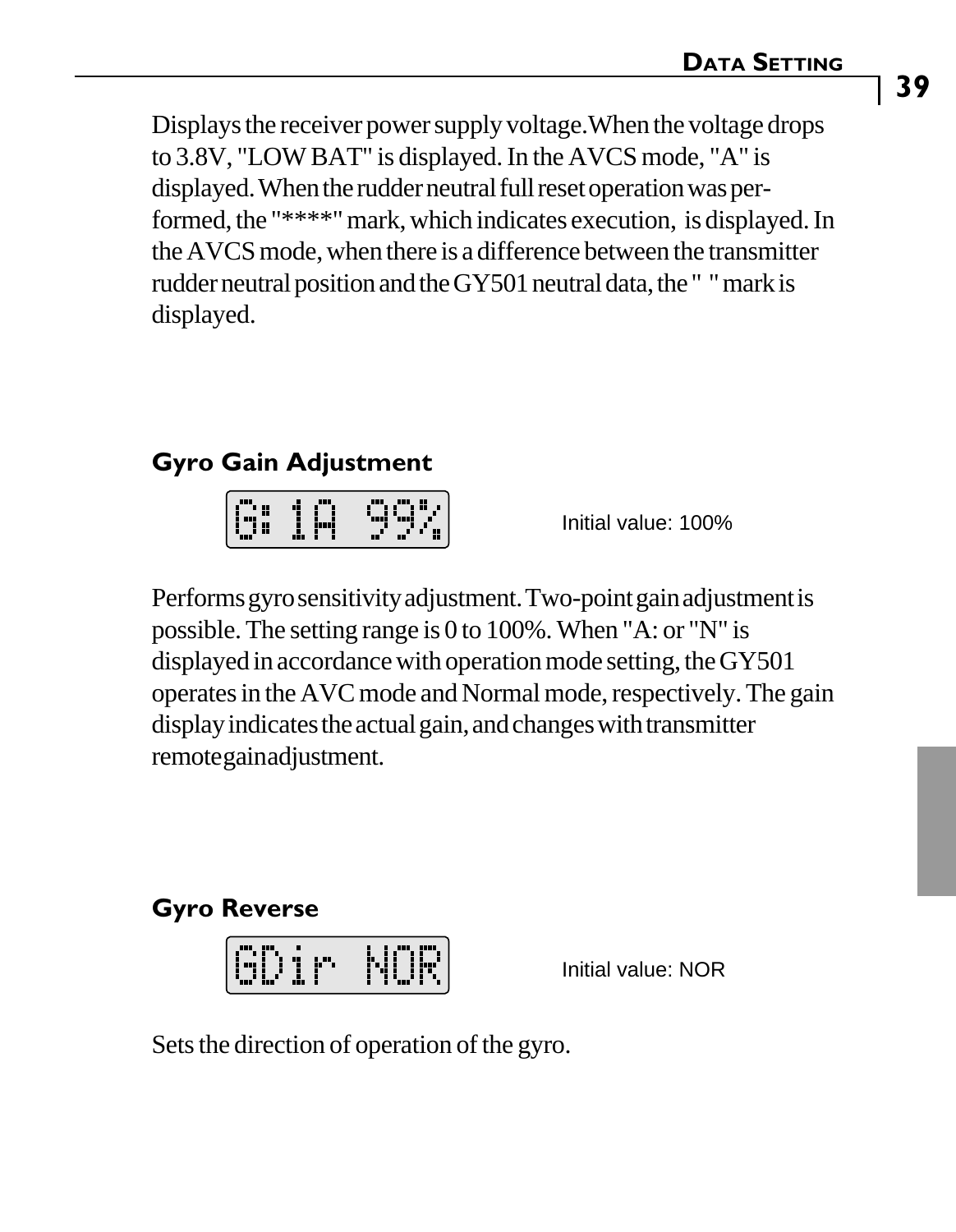#### **DATA SETTING**

#### **Rudder Control Gain**

|                 | m | п | m. |
|-----------------|---|---|----|
| ē<br>. .<br>. . |   |   |    |
| п               |   | ÷ | r. |
| r               | F |   |    |

Initial value: ACG:100%, NCG:100%

Sets the rudder stick operation gain. The gain can be set independently for the AVCS mode and Normal mode. When the operation mode is AVCS, "ACGX" is displayed. In the Normal mode, "NCGX" is displayed. The display is automatically changed to "A" or "B" depending on the direction of the rudder stick. The gain of the set direction can be set. This setting is used in tracking the rudder operation sensitivity between the AVCS and Normal modes. The setting range is 30% to 200%.

#### **Control Delay**



Initial value: 0%

Sets the rudder stick operation delay. The delay amount can be set independently for left and right operation of the rudder stick. Adjust by checking the left and right directions pirouette stopping state. For instance, when pirouette stopping resembles hunting, increase the CDI of that direction. On the other hand, to stop drifting, decrease CDI. The setting range is 0 to 100%.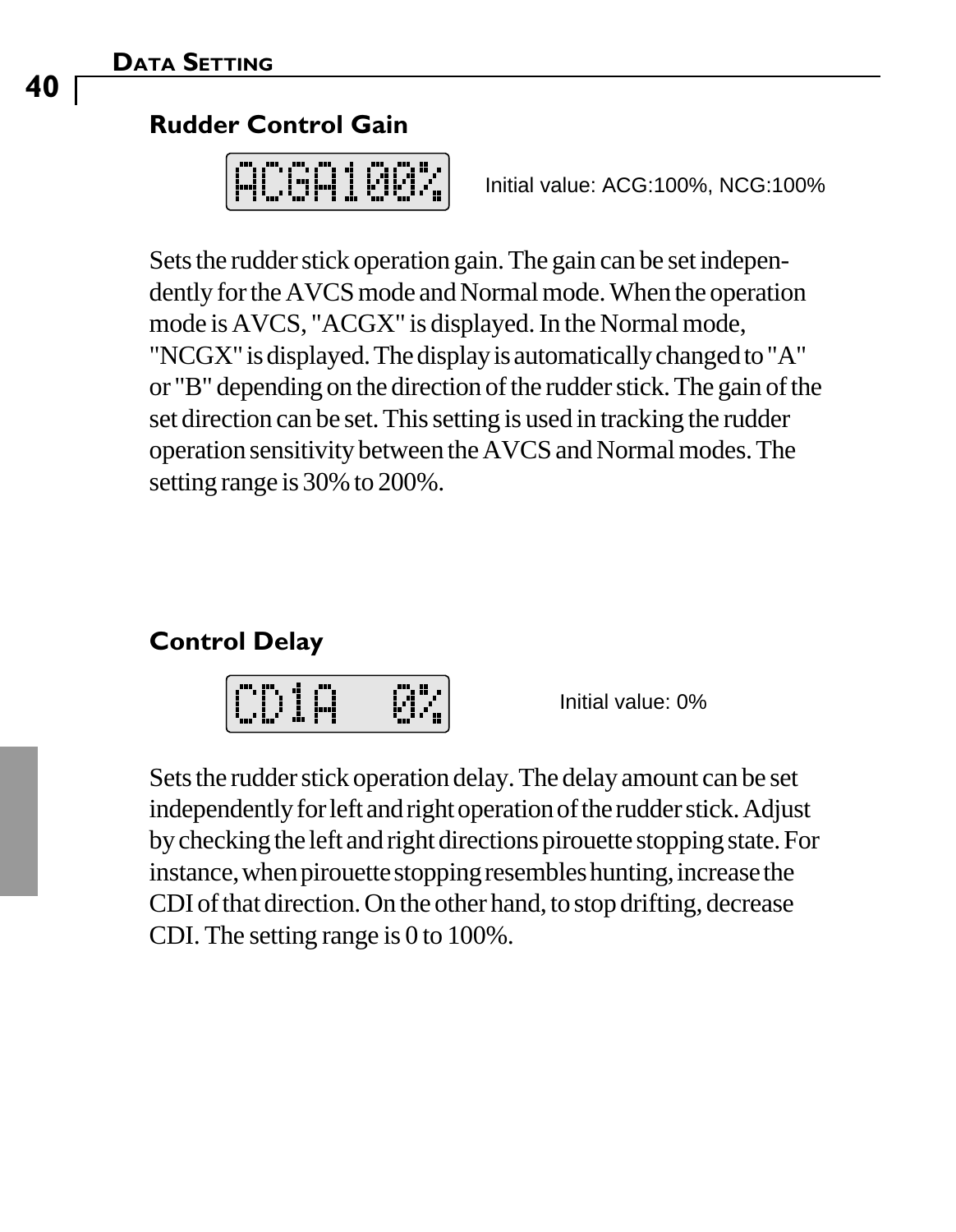#### **Gain Tracking**

| m | ш  |
|---|----|
| ▪ | īī |

Initial value: +0%

Adjusts left and right tail stopping. It is used at 0% as standard, but use this adjustment when pirouette stopping cannot be adjusted using the CDI parameter. For example, when pirouette stopping resembles hunting, or right turn pirouette stopping drifts, shift Trk in the  $+$ direction. In the reverse case, shift Trk in the - direction.

If Trk is large, a left and right pirouette speed difference will be produced. Therefore, adjust gain tracking with the smallest possible value. The setting range is -20% to +20%.

#### **Servo Frame Rate**

| m<br>٠ | NH).<br>ī |
|--------|-----------|
|--------|-----------|

Initial value: NOR

Sets the servo output frame rate. The transmitter frame rate (Nor) or 1/2 the transmitter frame rate (High) can be set. Normally, use at "Nor".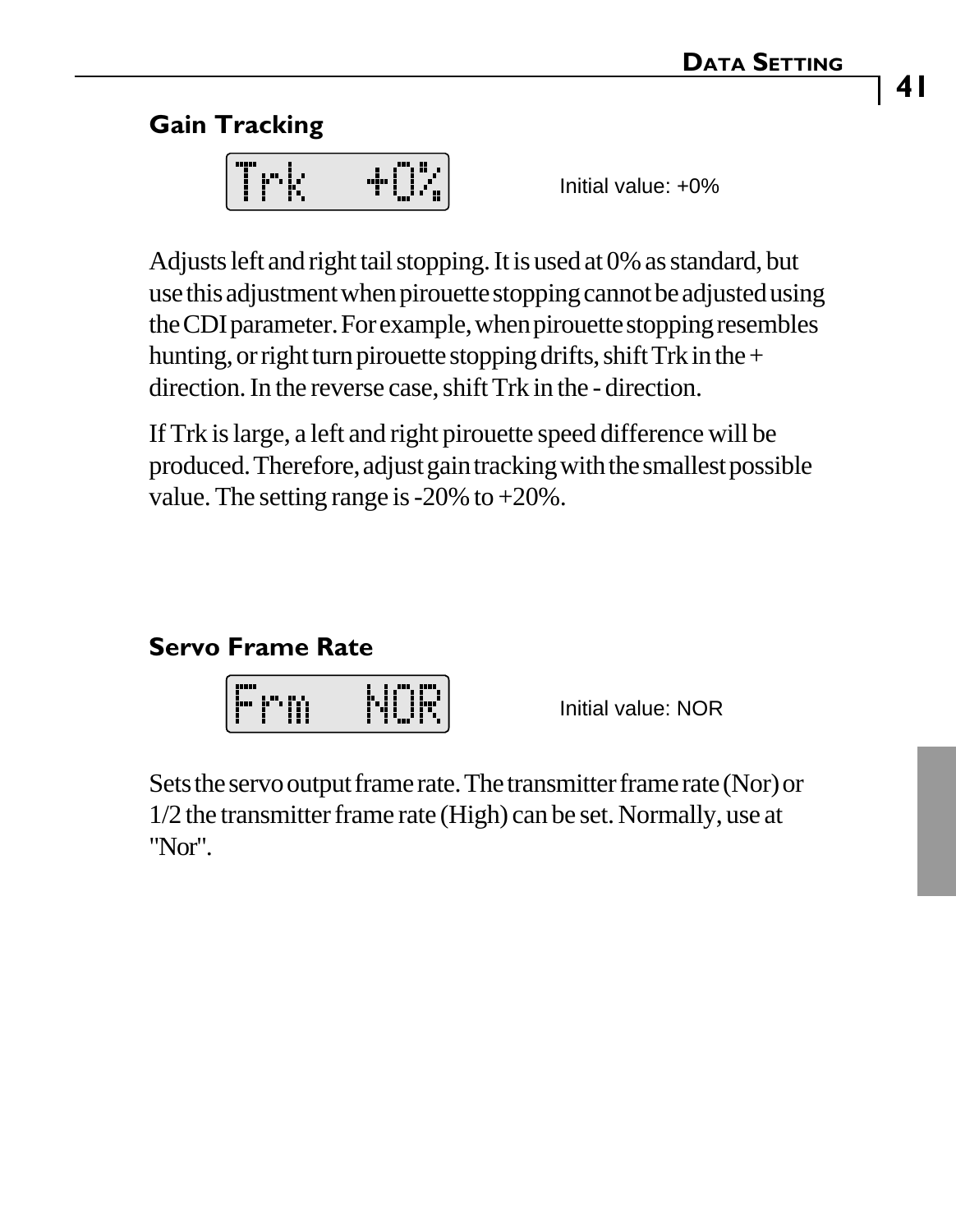#### **Operation Mode Setting**

| F<br>- 11<br>ī<br>п<br>÷<br>п<br>ч. |  |
|-------------------------------------|--|
|-------------------------------------|--|

Initial value: CMT

Sets the gyro operation mode. In the "NOR" mode, both G1 and G2 operate in the Normal mode. In the "AVC" mode, both G1 and G2 operate in the AVCS mode. In the "CMT" mode, G1 operates in the AVCS mode and G2 operates in the Normal mode. In the "Nor" mode, the GY501 operates the same as conventional gyros. In the "AVC" mode, the GY501 always operates in the AVCS mode. In the "CMT" mode, the GY501 can be used in both the AVCS and Normal modes.

#### **Linkage Limit Setting**

Initial value: 100%

Sets the rudder servo travel limit. The linkage limit can be adjusted by pressing the + and - keys so that the rudder stick is operated and the servo operates up to the maximum linkage position. When setting, rudder ATV automatically becomes 200% and the servo deflection becomes large so that limit setting can be easily performed. A or B is displayed depending on the right or left direction.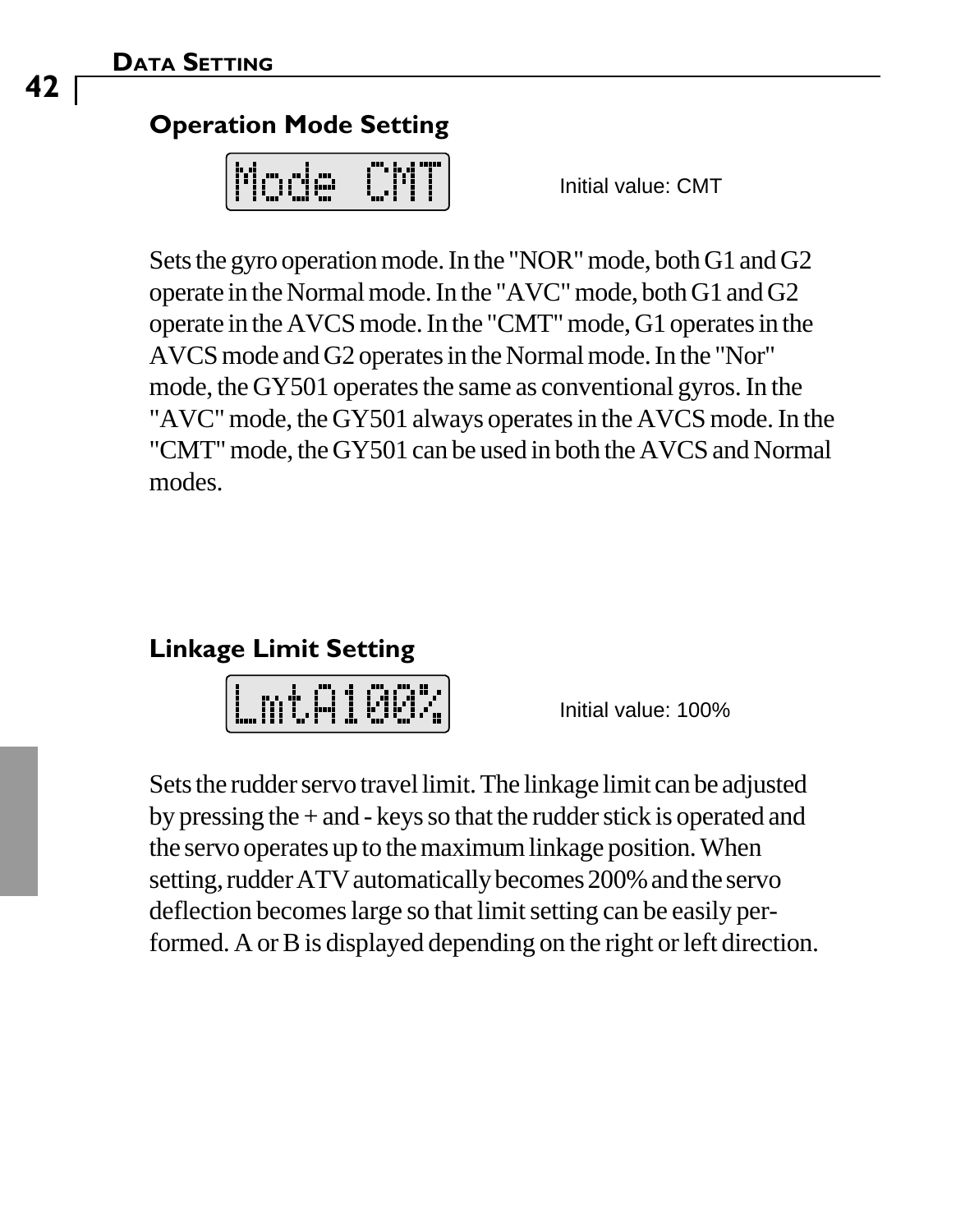# **REFERENCE Specifications**

\* Specifications are subject to change without prior notice.

#### **GY501 Ratings**

Yaw-axis stabilizer for helicopter (rate gyro)

Display device: 8-character dot matrix liquid crystal display

Operating voltage range: DC 3.8V to 6.0V

Current drain: 60mA (@4.8V, including sensor)

Operating temperature range: -10 to +50 degree C

Operating humidity range: 10 to 90%RH (no condensation)

Dimensions: 56.5 x 30.5 x 16mm (body)

Weight:  $34g (body) + 55g (sensor)$ 

#### **S9205 Ratings**

Speed: 0.11sec/60degree (@4.8V) Torque: 5.5kg-cm (@4.8V) Dimensions: 40.5 x 20 x 37.5mm Weight: 53g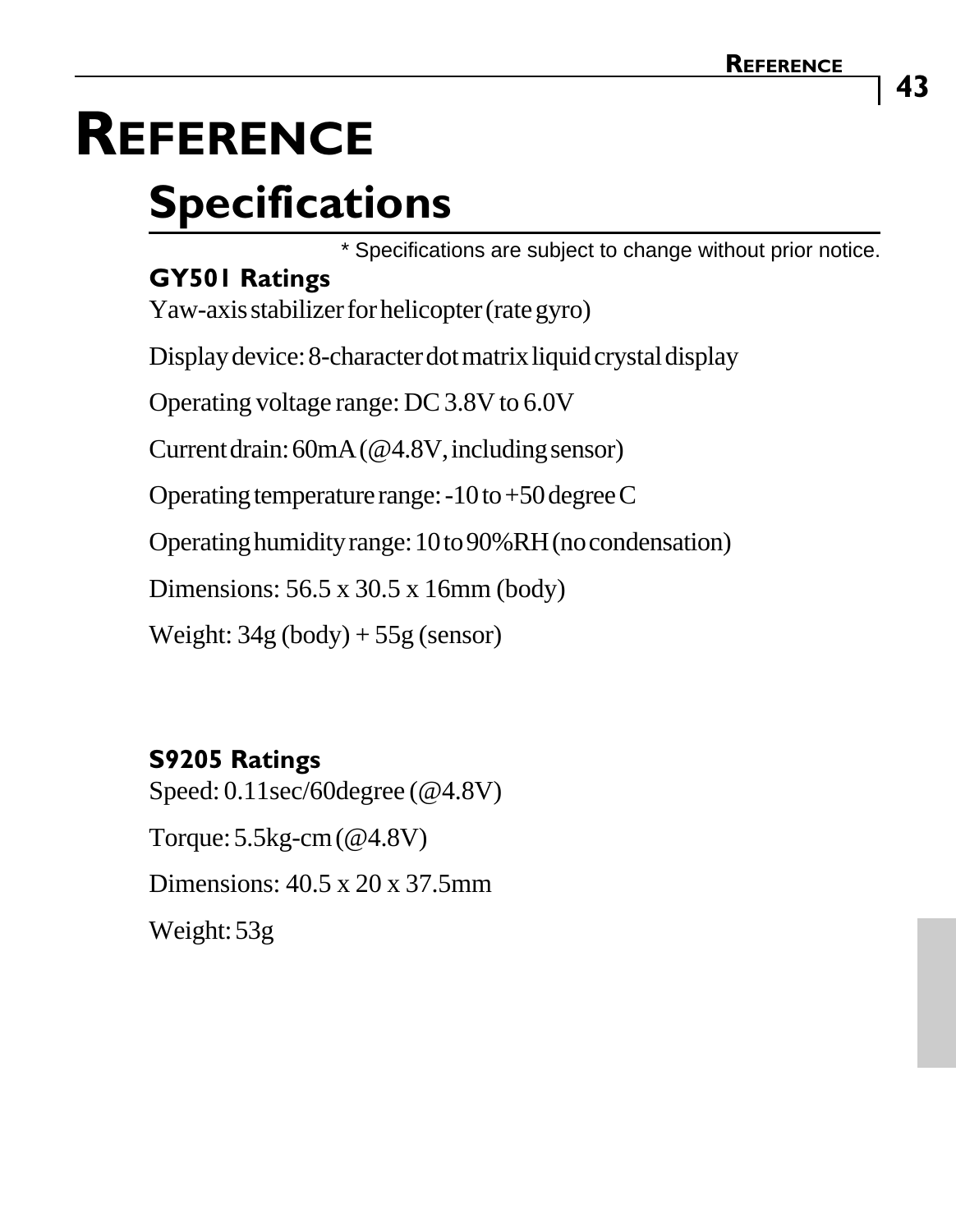**44**

# **Definition of Abbreviations**

The following defines the abbreviations and symbols used in this manual in alphabetical order. The function names are given on the description pages.

| A          |                                                      |             |                                                                     |
|------------|------------------------------------------------------|-------------|---------------------------------------------------------------------|
| ACGA/B     | Rudder control gain<br>$(AVCS)$ p40                  | <b>IDLE</b> | Transmitter power OFF state.<br>p38                                 |
| <b>AFR</b> | AFR function.                                        | <b>INH</b>  | Use inhibited state.                                                |
| ATV        | ATV function. Steering angle<br>adjustment function. | <b>INIT</b> | Initialize. Initialization. p38                                     |
| AVC        | AVCS mode.                                           | L           |                                                                     |
|            | AVCS AVCS system. AVCS mode.                         | LCD         | Liquid crystal display screen.<br>LmtA/B Linkage limit setting. p42 |
| C          |                                                      | LOW BAT     | Low battery error                                                   |
| CD1A/B     | Control delay. p40                                   |             | display. p38                                                        |
| CMT        | Normal/AVC switching mode.                           | M           |                                                                     |
| D          |                                                      | Mode        | Operation mode setting. p42                                         |
| D/R        | Dual rate function.                                  | N           |                                                                     |
| <b>DUO</b> | T9Z dual gain control mode.                          | NCGA/B      | Rudder control gain                                                 |
| F          |                                                      |             | (Normal) p40                                                        |
| Frm        | Servo frame rate. p41                                | NOR.        | Normal mode, Normal side.                                           |
| G          |                                                      | P           |                                                                     |
|            | G:1A/N Gyro gain 1 side. p39                         | <b>PMIX</b> | Programmable mixing.                                                |
|            | G:2A/N Gyro gain 2 side. p39                         | R           |                                                                     |
|            | GDir Gyro reverse. p39                               | <b>REV</b>  | Reverse side.                                                       |
|            | GYRO T9Z gyro sense mixing.                          | T           |                                                                     |
| н          |                                                      | Trk         | Tracking. p41                                                       |
| High       | High side (frame rate 1/2<br>side).                  |             |                                                                     |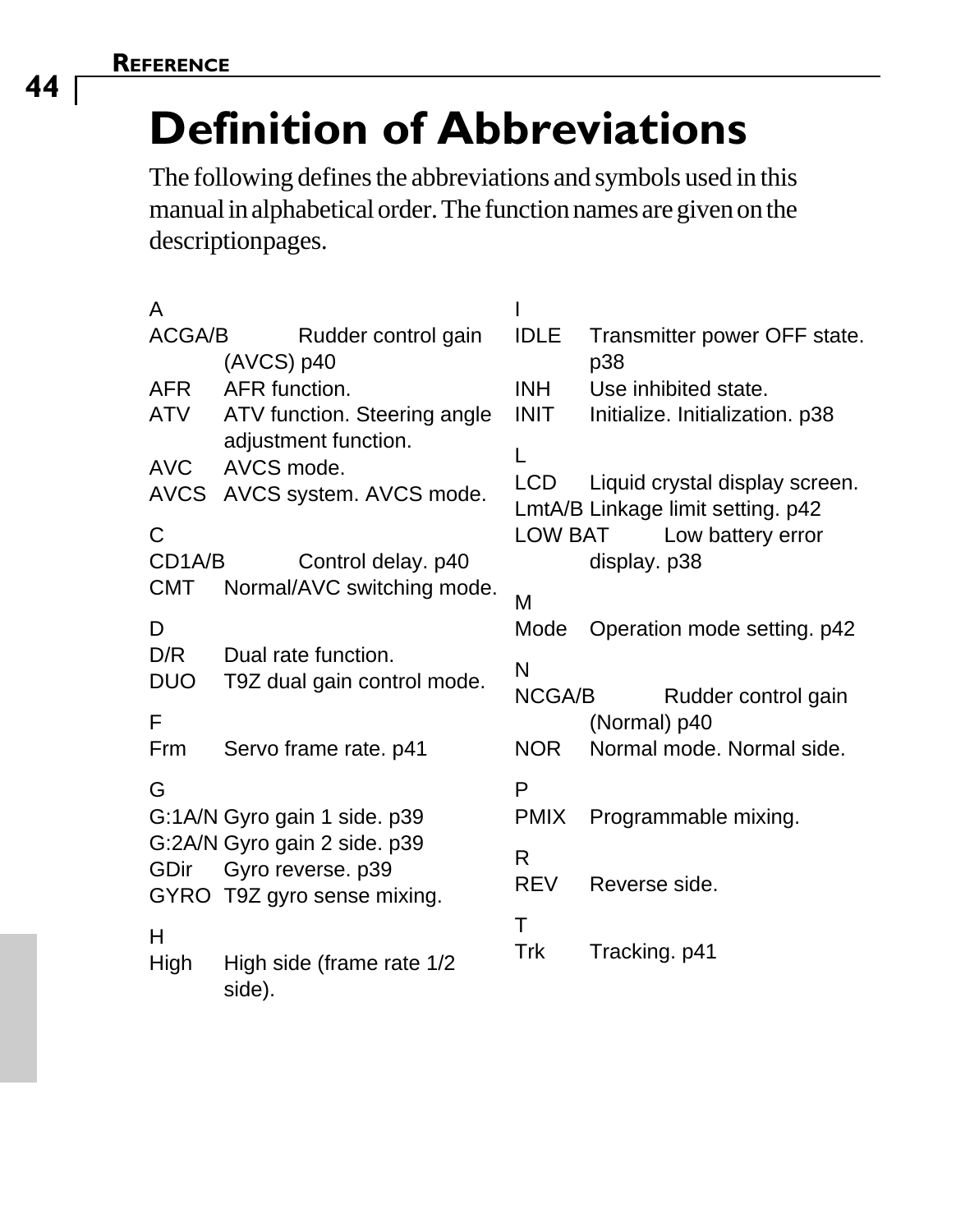## **GY501 Parameters Sheet**

\* Copy and use.

| <b>Helicopter:</b>                              |                                                          |                              |                     |                                          |
|-------------------------------------------------|----------------------------------------------------------|------------------------------|---------------------|------------------------------------------|
|                                                 |                                                          | Date:                        |                     |                                          |
| Parameter                                       |                                                          | <b>Initial</b><br>value      | <b>Set</b><br>value | <b>Remarks</b>                           |
| G:xx<br>Gyro Gain Adjustment                    | G:1<br>G:2                                               | 100%<br>100%                 |                     | $0 - 100%$<br>0-100%                     |
| GDir<br>Gyro Reverse                            |                                                          | <b>NOR</b>                   |                     | NOR/REV                                  |
| <b>ACGx, NCGx</b><br><b>Rudder Control Gain</b> | <b>ACGA</b><br><b>ACGB</b><br><b>NCGA</b><br><b>NCGB</b> | 100%<br>100%<br>100%<br>100% |                     | 30-200%<br>30-200%<br>30-200%<br>30-200% |
| <b>CDI</b> <sub>x</sub><br><b>Control Delay</b> | CD <sub>1</sub> A<br>CD <sub>1</sub> B                   | 0%<br>0%                     |                     | $0 - 100%$<br>$0 - 100%$                 |
| Trk<br>Gain Tracking                            |                                                          | $+0\%$                       |                     | $-20-120%$                               |
| Frm<br>Servo Frame Rate                         |                                                          | <b>NOR</b>                   |                     | NOR/High                                 |
| Mode<br><b>Operation Mode Setting</b>           |                                                          | <b>CMT</b>                   |                     | CMT/NOR/AVC                              |
| Lmtx<br>Linkage Limit Setting                   | LmtA<br>LmtB                                             | 100%<br>100%                 |                     |                                          |